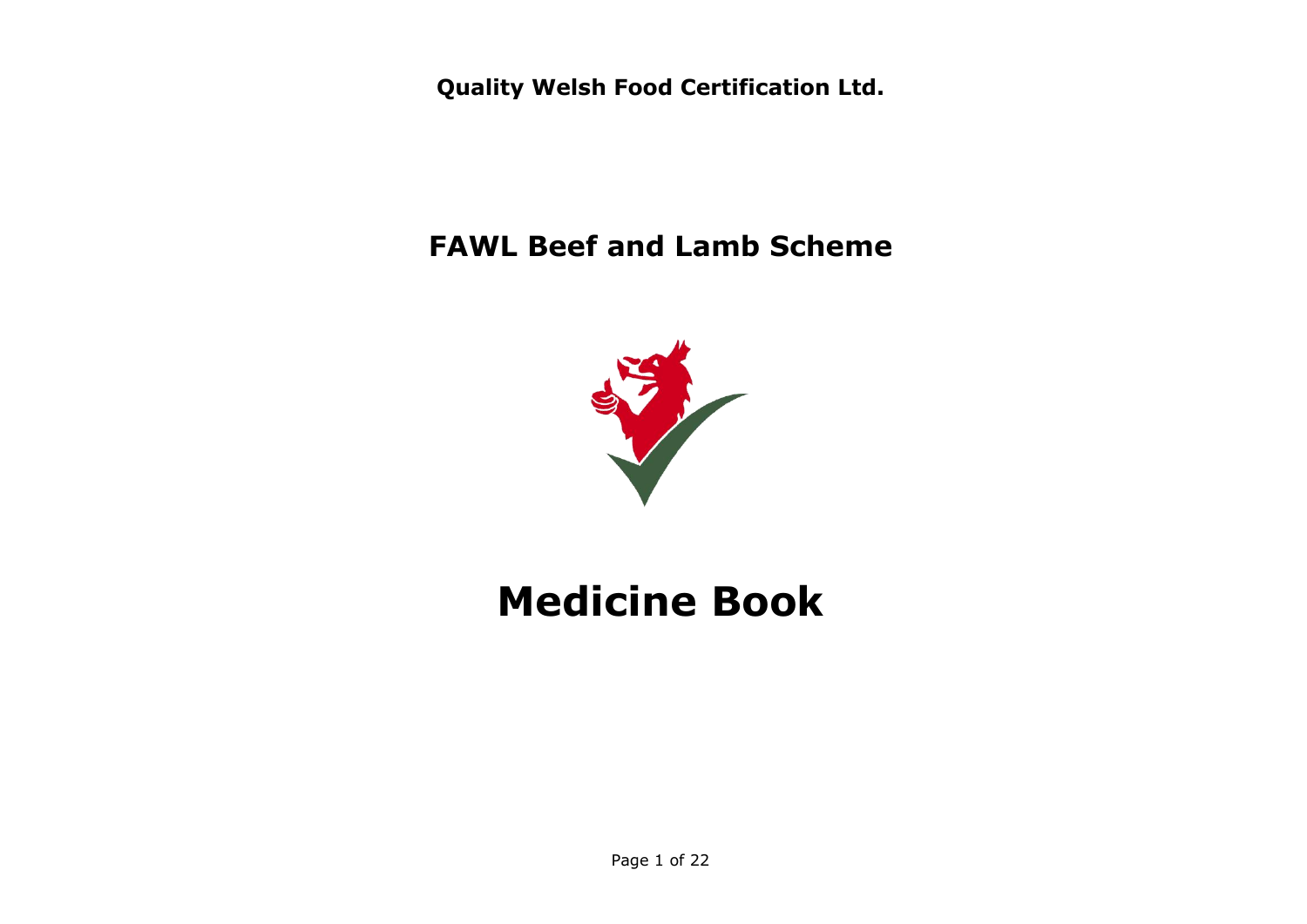#### **INTRODUCTION**

Animal medicines play an important role in the control and prevention of disease and animal suffering but have the potential to cause harm if not used properly. In the UK consumers have long enjoyed the benefits of

rigorous systems designed to protect them from harmful residues of such medicines in their food. These include the controls on the authorisation, distribution and use of such medicines.

#### **AUTHORISATION OF ANIMAL MEDICINES**

The Veterinary Medicines Directorate (VMD) is responsible for the authorisation and control of the manufacture and marketing of animal medicines and for surveillance for residues of animal medicines in meat and other animal products.

#### **DIAGNOSIS AND PREVENTION OF DISEASE**

Veterinary surgeons ensure that animal diseases are properly diagnosed and help to design preventive programmes. You should therefore consult your veterinary surgeon when you require a diagnosis of disease in your animals or when you need to design or modify a preventive disease programme.

#### **DISTRIBUTION OF ANIMAL MEDICINES**

Once a disease has been diagnosed or a preventive programme designed, it may be necessary to obtain an animal medicine to treat or prevent it. All animal medicines in the UK are assigned into one of six legal categories:

- Prescription-Only Medicines (POM) can only be supplied by veterinary surgeons for animals under their care, or dispensed from a pharmacy in accordance with a written prescription from a veterinary surgeon. Authorised medicated premixes can be incorporated into animal feed under the terms of a medicated feedingstuffs (MFS) prescription signed by a veterinary surgeon for animals under his/her care;
- some animal medicines (P) can only be supplied by veterinary surgeons in respect of animals under their care, or over the counter from a pharmacy. Others, which appear on the Pharmacy and Merchants' List **(PML**), can also be supplied to keepers of animals by agricultural merchants whose premises are registered and where the sale is authorised by a suitably qualified person. Some medicated feedingstuffs which are exempt from the need for a prescription (MFSX) may also be supplied in this way;
- some animal medicines appear on the General Sale List (GSL) and may be sold in any retail outlet.

#### **USE OF ANIMAL MEDICINES ON FARM**

Ultimately it is the farmer who is responsible for ensuring that animal medicines are used in a safe, responsible and effective way. The following Code of Practice has been drawn up to provide you with quidelines to help you to fulfil this responsibility. *This Code is intended as a general guide and should not be treated as a complete or authoritative statement of the law on any particular case.*

#### **PLAN AHEAD TO PREVENT DISEASE**

- 1) Prevention is the best policy. Draw up a clear animal health plan, working with your veterinary surgeon to identify the best ways to prevent or treat disease in your animals and to ensure their welfare, including any necessary changes in farm practice. Ensure that your plan takes full account of all medicines you are using including those incorporated in medicated feedingstuffs.
- 2) **Consult your veterinary surgeon** when you require the diagnosis of any animal health problem and advice on the most appropriate animal medicines available to treat or prevent a disease problem. Pharmacists or AMTRA trained suitably qualified persons can provide information on the medicines that they can lawfully supply.

#### **BUY FROM AUTHORISED SOURCES**

- 3) Buy animal medicines, which are not classified as GSL only from your veterinary surgeon, pharmacy, or registered agricultural merchant in the UK. Sales from other sources may be illegal and the medicines may not be safe or effective and could harm your animals or the consumer.<sup>1</sup>
- 4) Only buy and use authorised animal medicines. It is an offence to use unauthorised products unless legally prescribed by your veterinary surgeon. Authorised products can be identified by the inclusion of a unique code number (sometimes with a PL, Vm or Vh prefIX) on the label and packaging.<sup>2</sup> Authorised medicated animal feed will be clearly marked.
- 5) **Only buy enough of the appropriate medicine** necessary for immediate use (or within their expiry date). Remember that it may be illegal to sell or pass on medicines to anyone else.

#### **KEEP PROPER RECORDS**

- 6) Keep a full record of all medicines you buy and those you use on your animals.<sup>3</sup> It is a legal requirement to keep a record of all medicines administered to food producing animals, including those administered by your veterinary surgeon or in-feed. This record must be kept available for inspection by authorised persons and must show:
	- the name of the animal medicine used;
	- the name and address of the supplier;
	- the date of purchase;
	- the date of administration;
	- the total quantity of animal medicines used;

Anyone wishing to buy feed supplements to mix on their own premises must be registered with the Royal Pharmaceutical Society of Great Britain (telephone 0207 7359141). Anyone wishing to buy sheep dip will need to satisfy t in the safe use of sheep dips from the National Proficiency Test Council (telephone 01203 696553)

<sup>&</sup>lt;sup>2</sup> Animal medicines dispensed by a veterinary surgeon or a pharmacy (for example into smaller package sizes) or 'specials' made under special arrangements by a manufacturing chemist will not necessarily have this number.

<sup>&</sup>lt;sup>3</sup> The National Office of Animal Health (NOAH) and the Animal Health Distributors Association (AHDA) publish an Animal Medicine Record Book which includes a form in which these records can be kept.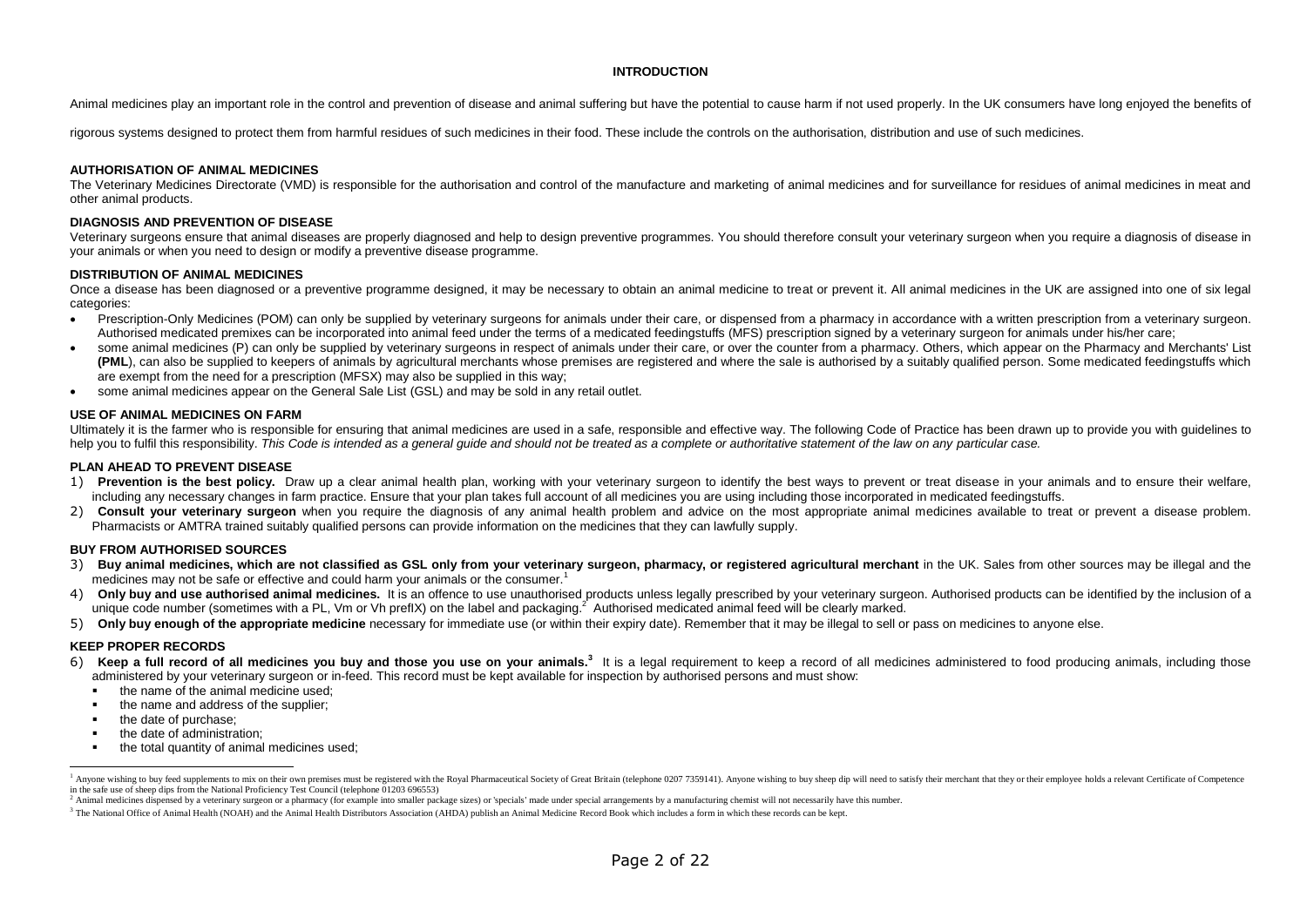- the identity of the animal/group of animals treated; and
- the number of animals treated.
- 7) Because of the legal requirements, which fall on the food industry about avoiding residues of animal medicines in human food, they will look to you for information about the medicines used on your animals. It is a FAWL requirement that you record also:
	- the dates on which any withdrawal period for meat, milk or any other animal product ended;
	- the date on which the treatment finished:
	- the name of the person who administered the animal medicine; and
	- the batch numbers and expiry dates of any products used.
	- the reason for treatment
- 8) **Keep all records for at least three years.** This is the minimum period required by law. Records relating to the use of prescription medicines must be kept for five years. You should also make these records available for official inspection by officers from DEFRA and the local authority, in Northern Ireland to an officer authorised by the Department of Agriculture and Rural Development, and to your veterinary surgeon if he/she wishes to see them.

#### **ADMINISTER MEDICINES PROPERLY**

- 9) **Make sure someone is personally responsible** for recording, safeguarding and administering medicines and for ensuring that any withdrawal period is observed.
- 10) Medicines should be handled and administered only by someone competent to do so or under their supervision.<sup>4</sup> Your veterinary surgeon will be able to help with training in the right way to administer animal medicines, including injections. Remember that some medicines may be administered only under the direct supervision of a veterinary surgeon or according to a veterinary surgeon's prescription. Particular care should be taken when handling medicated animal feedingstuffs.<sup>5</sup>
- 11) **Avoid the unnecessary use of medicines.** Only when you are absolutely sure they are necessary should you go ahead with treatment.
- 12) Read instructions carefully, including operator safety instructions, and make sure that you understand them before administering any medicine. Check all the information that is available, including the label. product leaflet and safety data sheet or ask your supplier. It is important that the correct dosage is used and that it is administered properly. This is particularly important where a medicine is administered by injection.<sup>6</sup>
- 13) Check the expiry date on the label. Do not use any medicine which is past its expiry date. Medicines have a short shelf-life following incorporation into feed. In addition some medicines have a short shelf-life once the container is opened. Make a note of the date after which the medicated feed or medicine in the opened container is not to be used. Dispose of any out of date animal medicine in accordance with the advice given in paragraphs 24 and 25 of this Code**.**
- 14) Only use medicines in the way for which they were authorised, including the approved species, age and dosage, unless otherwise directed by your veterinary surgeon. Never use prescription medicines on animals other than the ones for which they were originally prescribed- it may be illegal to do so.
- 15) **Always complete the treatment programme.**
- 16) **If in any doubt about any aspect of administering any animal medicine, consult your veterinary surgeon.**

#### **TAKE PROPER PRECAUTIONS**

- 17) **Always observe all of the operator safety instructions on the label**. 7
- 18) **Keep a list of emergency phone numbers at hand.** These should include your local doctor, hospital, veterinary surgeon and pharmacist.

#### **OBSERVE WITHDRAWAL PERIODS**

19) **Strictly observe any withdrawal period** stated on the label for the medicine, or indicated by your veterinary surgeon, between the end of treatment and the slaughter of the animal or the taking of eggs or milk for human consumption.<sup>8</sup> It is an offence to slaughter for human consumption, or to sell for slaughter for human consumption, any animal that has not completed its withdrawal period. Remember that if an animal medicine has been used under veterinary quidance in a manner other than that recommended on the label the appropriate withdrawal period may be affected, and you should consult your veterinary surgeon about what withdrawal period is appropriate in those circumstances.

#### **STORE MEDICINES SAFELY**

l

20) Store medicines in accordance with the instructions on the label. Storage temperature can be critical to maintain the safety and efficacy of a medicine. Light can also damage some medicines. Never leave animal medicines in direct sunlight or allow them to get too hot or to freeze.

If they are being stored in a fridge you should ensure that the fridge temperature is checked regularly and is between 2° and 8°C. Where medicated feed is stored on farm, the feed bins should be clearly labelled with a description of the contents and their expiry date.

21) Make sure that your medicines are stored securely, where possible under lock and key. Keep medicines in their original containers, clean and out of the reach of children, animals or anyone not supposed to handle them. Store them separately from non-medicines.

<sup>4</sup> Competence testing in the Safe Use of Veterinary Medicines is available from the National Proficiency Tests Council, National Agricultural Centre, Stoneleigh, Kenilworth. Warwickshire CV8 2LG (telephone 02476 696553)

<sup>5</sup> A separate Guidance Note on the handling of medicated f'eedingstuffs is available on request from VMD (telephone 01932 338345)

<sup>6</sup> A separate Guidance Note on how to reduce the risk of spreading infection when giving single or multiple injections is available on request from VMD (telephone 01932 338345)

<sup>7</sup> For further information on using animal medicines safely, with particular reference to the COSHH Regulations, refer to the HSE Guidance Note--Veterinary Medicines. Safe Use by Farmers and Other Animal Handlers" available (telephone 01787 881165).

 $8$  A separate booklet 'Withdrawal Periods for Veterinary Products" is available from the National Office of Animal Health Limited (telephone 0208 367 313l)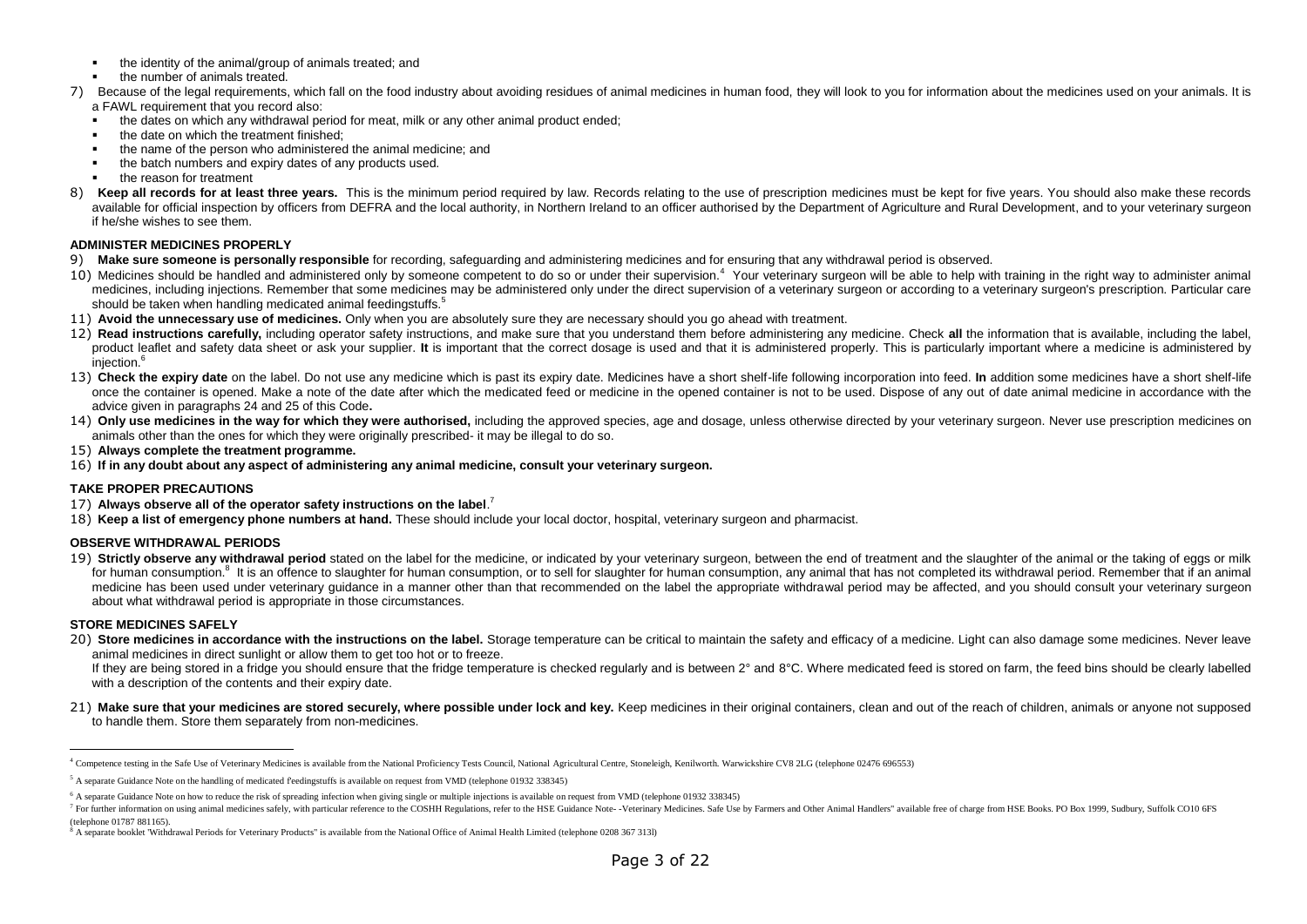#### **REPORT ANY HARMFUL, UNEXPECTED SIDE-EFFECTS**

22) Report any harmful and unintended reactions to animal medicines that you observe in your animals to your veterinary surgeon or directly to the Suspected Adverse Reaction Surveillance Scheme at the Veterinary Medicines Directorate. You should also report any reactions in people exposed to animal medicines, either through handling them or handling recently treated animals.

#### **DISPOSE OF UNUSED MEDICINES SAFELY**

23) **Never sell or pass on unused medicines to anyone else.** Remember that it may be illegal to do so.

- 24) Do not hoard partly used medicines. Safely dispose of unused or out-of-date medicines and containers and application equipment (including needles to a sharps container) when you finish the treatment for which they were intended.<sup>9</sup> Always follow any advice on the label about disposal. Never dispose of such items with domestic rubbish or pour animal medicines down the drain or toilet. Your veterinary surgeon may be able to supply you with containers for their safe disposal.
- 25) Remember that used sheep dips and similar animal medicines present a particular hazard for the environment. Special care must be taken with their disposal to ensure that they do not contaminate any watercourses or you may be committing an offence.<sup>10</sup>

<sup>9</sup> Separate guidance on the safe disposal of animal medicines is available in the HSE Guidance Note-(AS31) "Veterinary Medicines: Safe Use by Farmers and Other Animal Handlers" available free of charge from HSE Books, PO Bo <sup>10</sup> Copies of the booklet "Pollution Prevention Guidelines: Sheep dipping" (PPGI2) are available from the Environment Agency (telephone O1454 624400) and the Scottish Environment Protection Agency (telephone O1786 457700) before disposing of sheep dips and similar medicines.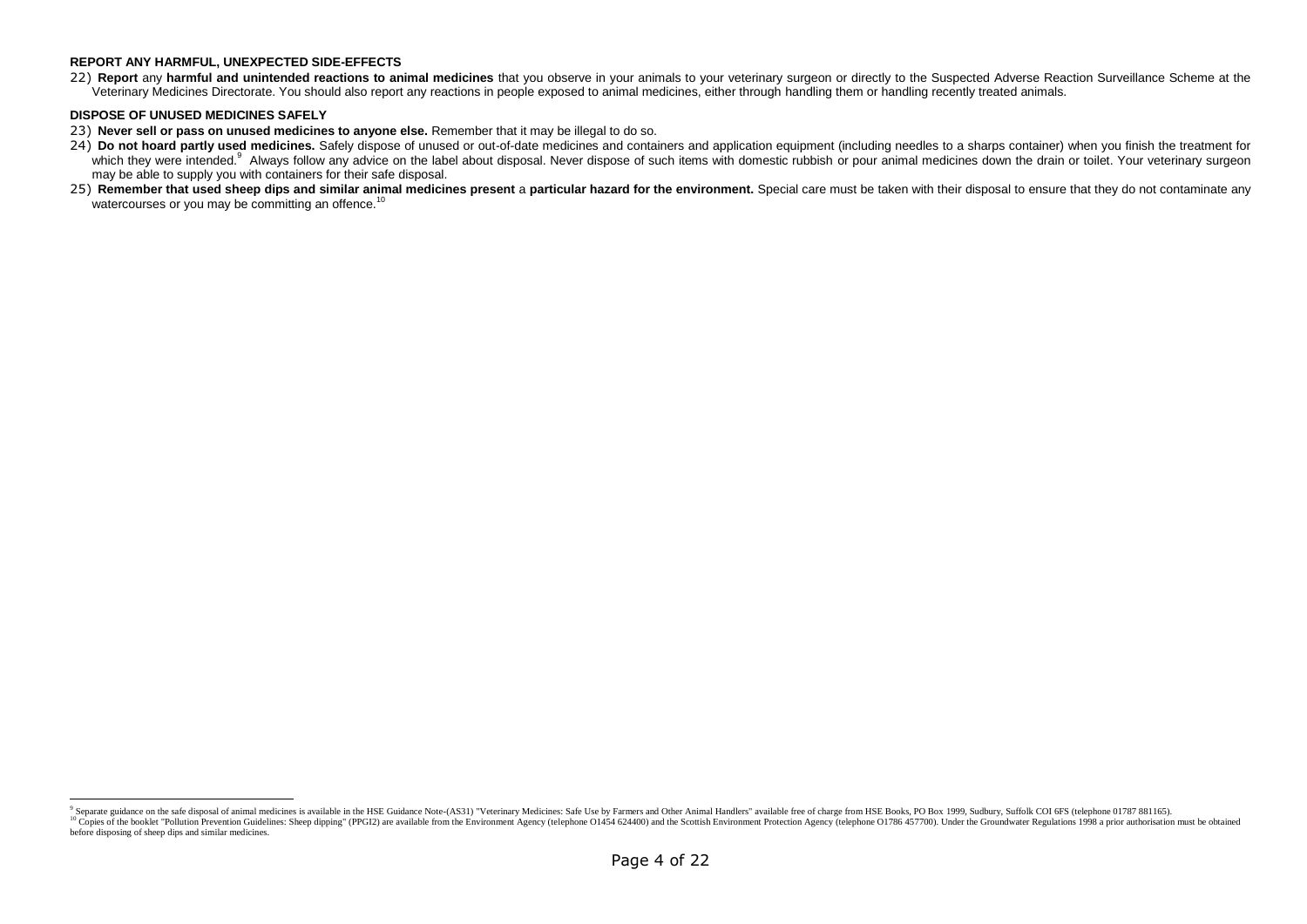### **Medicine Records**

## **Record of Use of Medicines (for Record of Purchase of Medicines, please see page 17)**

**Please note that the Batch Ref in the second column can be cross referenced to the number in the first column headed Ref in the Record of the Purchases of Medicines so that you do not need to record the full batch number each time you use some of that medicine.**

|                | <b>Batch</b> | <b>Identity of</b><br>Animal or | <b>Number</b> | <b>Date</b>              | <b>Quantity of</b>      |                             | <b>Date</b>                         |             | <b>Date Withdrawal</b><br><b>Period Ended</b> |                    |
|----------------|--------------|---------------------------------|---------------|--------------------------|-------------------------|-----------------------------|-------------------------------------|-------------|-----------------------------------------------|--------------------|
| <b>Product</b> | Ref          | group<br>treated                | treated       | <b>Medicine</b><br>Given | Medicine<br><b>Used</b> | <b>Reason for treatment</b> | <b>Treatment</b><br><b>Finished</b> | <b>Milk</b> | <b>Meat</b>                                   | <b>Treated By:</b> |
|                |              |                                 |               |                          |                         |                             |                                     |             |                                               |                    |
|                |              |                                 |               |                          |                         |                             |                                     |             |                                               |                    |
|                |              |                                 |               |                          |                         |                             |                                     |             |                                               |                    |
|                |              |                                 |               |                          |                         |                             |                                     |             |                                               |                    |
|                |              |                                 |               |                          |                         |                             |                                     |             |                                               |                    |
|                |              |                                 |               |                          |                         |                             |                                     |             |                                               |                    |
|                |              |                                 |               |                          |                         |                             |                                     |             |                                               |                    |
|                |              |                                 |               |                          |                         |                             |                                     |             |                                               |                    |
|                |              |                                 |               |                          |                         |                             |                                     |             |                                               |                    |
|                |              |                                 |               |                          |                         |                             |                                     |             |                                               |                    |
|                |              |                                 |               |                          |                         |                             |                                     |             |                                               |                    |
|                |              |                                 |               |                          |                         |                             |                                     |             |                                               |                    |
|                |              |                                 |               |                          |                         |                             |                                     |             |                                               |                    |
|                |              |                                 |               |                          |                         |                             |                                     |             |                                               |                    |
|                |              |                                 |               |                          |                         |                             |                                     |             |                                               |                    |
|                |              |                                 |               |                          |                         |                             |                                     |             |                                               |                    |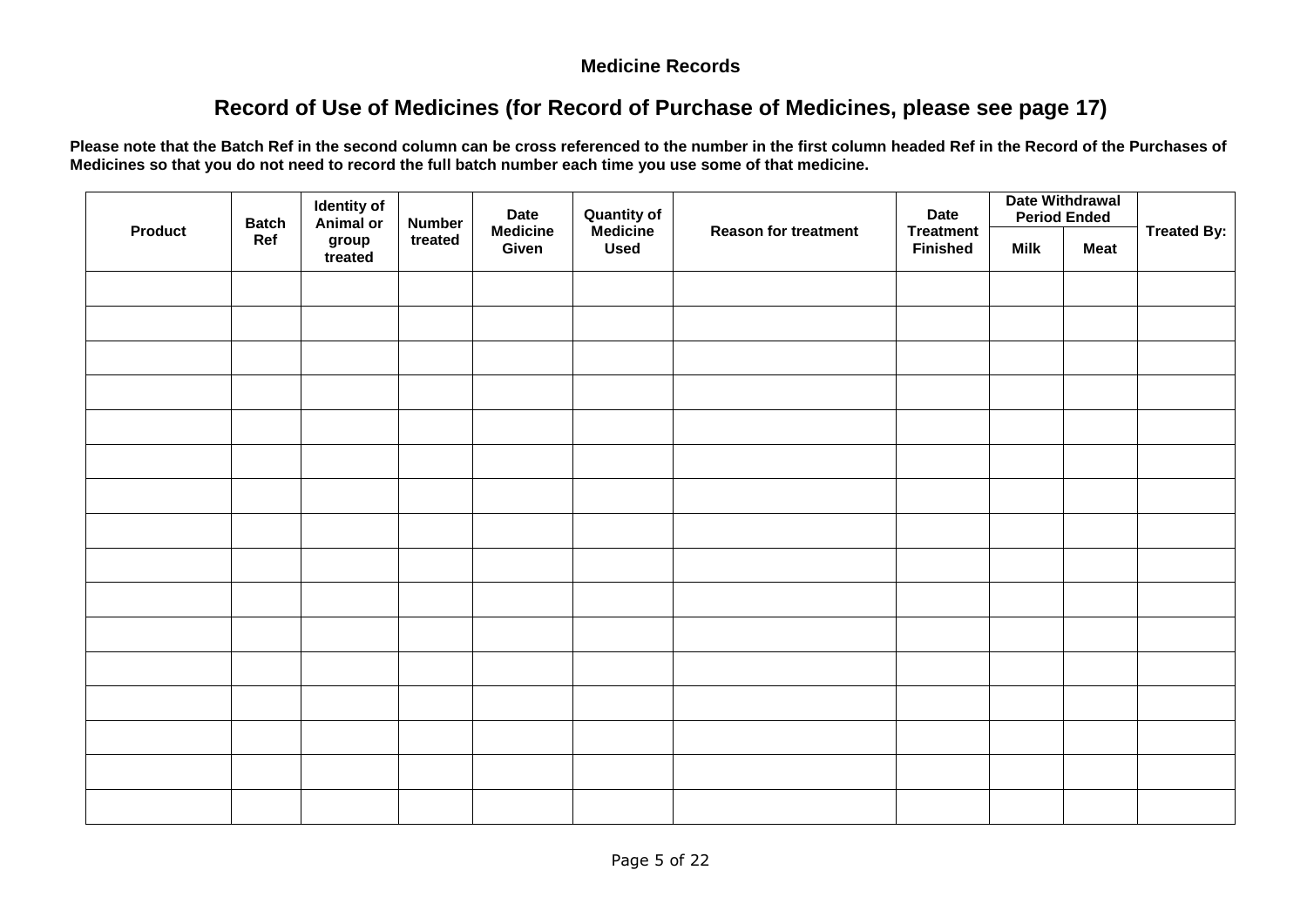|                | <b>Batch</b> | <b>Identity of</b><br>Animal or | <b>Number</b> | <b>Date</b> | <b>Date Withdrawal</b><br><b>Quantity of</b><br>Medicine<br><b>Date</b><br><b>Period Ended</b><br><b>Medicine</b><br><b>Reason for treatment</b><br><b>Treatment</b> |                 |             |             |                    |
|----------------|--------------|---------------------------------|---------------|-------------|----------------------------------------------------------------------------------------------------------------------------------------------------------------------|-----------------|-------------|-------------|--------------------|
| <b>Product</b> | Ref          | group<br>treated                | treated       | Given       | <b>Used</b>                                                                                                                                                          | <b>Finished</b> | <b>Milk</b> | <b>Meat</b> | <b>Treated By:</b> |
|                |              |                                 |               |             |                                                                                                                                                                      |                 |             |             |                    |
|                |              |                                 |               |             |                                                                                                                                                                      |                 |             |             |                    |
|                |              |                                 |               |             |                                                                                                                                                                      |                 |             |             |                    |
|                |              |                                 |               |             |                                                                                                                                                                      |                 |             |             |                    |
|                |              |                                 |               |             |                                                                                                                                                                      |                 |             |             |                    |
|                |              |                                 |               |             |                                                                                                                                                                      |                 |             |             |                    |
|                |              |                                 |               |             |                                                                                                                                                                      |                 |             |             |                    |
|                |              |                                 |               |             |                                                                                                                                                                      |                 |             |             |                    |
|                |              |                                 |               |             |                                                                                                                                                                      |                 |             |             |                    |
|                |              |                                 |               |             |                                                                                                                                                                      |                 |             |             |                    |
|                |              |                                 |               |             |                                                                                                                                                                      |                 |             |             |                    |
|                |              |                                 |               |             |                                                                                                                                                                      |                 |             |             |                    |
|                |              |                                 |               |             |                                                                                                                                                                      |                 |             |             |                    |
|                |              |                                 |               |             |                                                                                                                                                                      |                 |             |             |                    |
|                |              |                                 |               |             |                                                                                                                                                                      |                 |             |             |                    |
|                |              |                                 |               |             |                                                                                                                                                                      |                 |             |             |                    |
|                |              |                                 |               |             |                                                                                                                                                                      |                 |             |             |                    |
|                |              |                                 |               |             |                                                                                                                                                                      |                 |             |             |                    |
|                |              |                                 |               |             |                                                                                                                                                                      |                 |             |             |                    |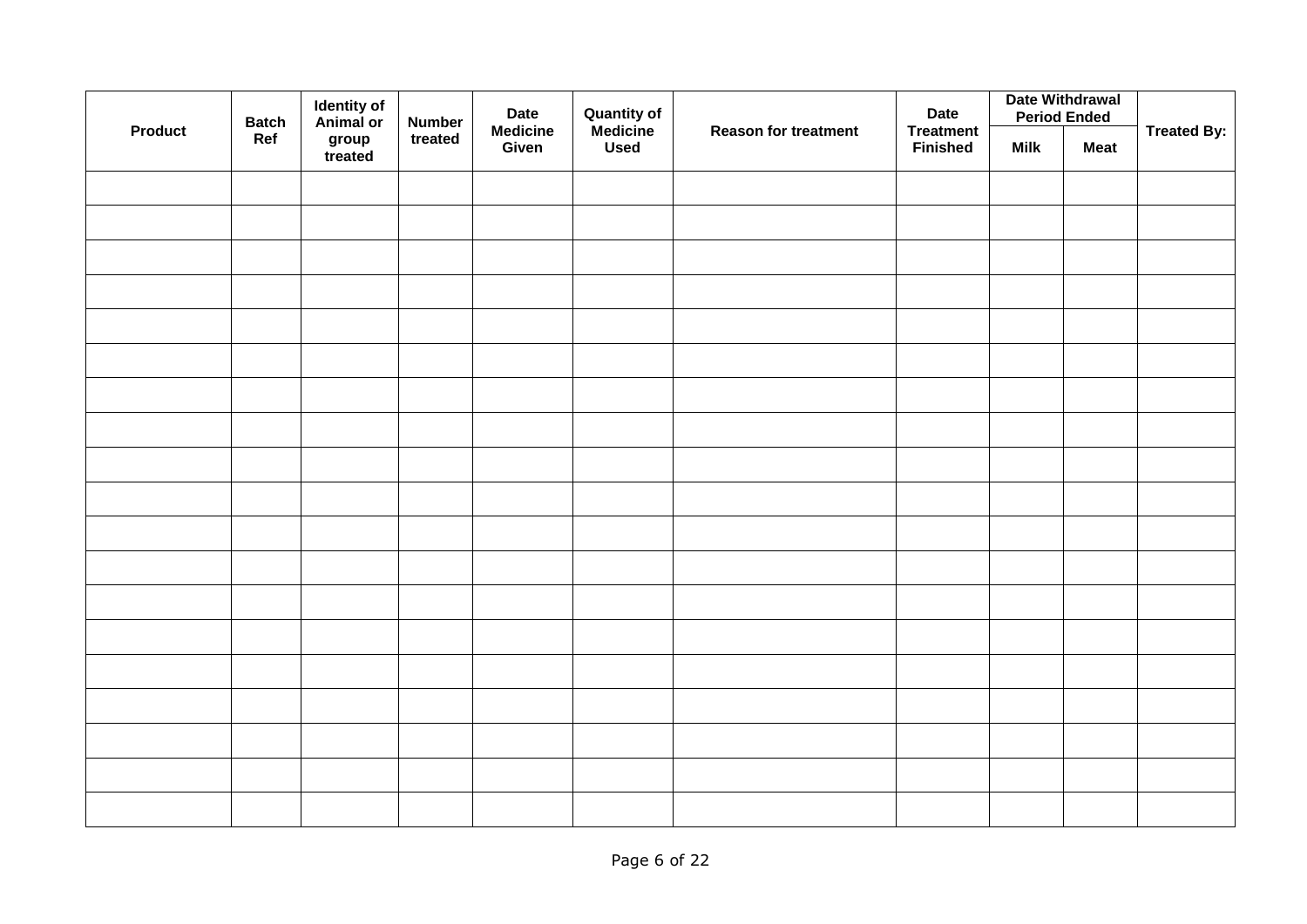| <b>Identity of<br/>Animal or</b><br><b>Number</b><br><b>Batch</b><br><b>Product</b> |                  | <b>Date</b> | <b>Quantity of<br/>Medicine</b><br><b>Medicine</b><br><b>Reason for treatment</b> |             |  |                                     | <b>Date Withdrawal</b><br><b>Period Ended</b> | <b>Treated By:</b> |  |
|-------------------------------------------------------------------------------------|------------------|-------------|-----------------------------------------------------------------------------------|-------------|--|-------------------------------------|-----------------------------------------------|--------------------|--|
| Ref                                                                                 | group<br>treated | treated     | Given                                                                             | <b>Used</b> |  | <b>Treatment</b><br><b>Finished</b> | <b>Milk</b>                                   | <b>Meat</b>        |  |
|                                                                                     |                  |             |                                                                                   |             |  |                                     |                                               |                    |  |
|                                                                                     |                  |             |                                                                                   |             |  |                                     |                                               |                    |  |
|                                                                                     |                  |             |                                                                                   |             |  |                                     |                                               |                    |  |
|                                                                                     |                  |             |                                                                                   |             |  |                                     |                                               |                    |  |
|                                                                                     |                  |             |                                                                                   |             |  |                                     |                                               |                    |  |
|                                                                                     |                  |             |                                                                                   |             |  |                                     |                                               |                    |  |
|                                                                                     |                  |             |                                                                                   |             |  |                                     |                                               |                    |  |
|                                                                                     |                  |             |                                                                                   |             |  |                                     |                                               |                    |  |
|                                                                                     |                  |             |                                                                                   |             |  |                                     |                                               |                    |  |
|                                                                                     |                  |             |                                                                                   |             |  |                                     |                                               |                    |  |
|                                                                                     |                  |             |                                                                                   |             |  |                                     |                                               |                    |  |
|                                                                                     |                  |             |                                                                                   |             |  |                                     |                                               |                    |  |
|                                                                                     |                  |             |                                                                                   |             |  |                                     |                                               |                    |  |
|                                                                                     |                  |             |                                                                                   |             |  |                                     |                                               |                    |  |
|                                                                                     |                  |             |                                                                                   |             |  |                                     |                                               |                    |  |
|                                                                                     |                  |             |                                                                                   |             |  |                                     |                                               |                    |  |
|                                                                                     |                  |             |                                                                                   |             |  |                                     |                                               |                    |  |
|                                                                                     |                  |             |                                                                                   |             |  |                                     |                                               |                    |  |
|                                                                                     |                  |             |                                                                                   |             |  |                                     |                                               |                    |  |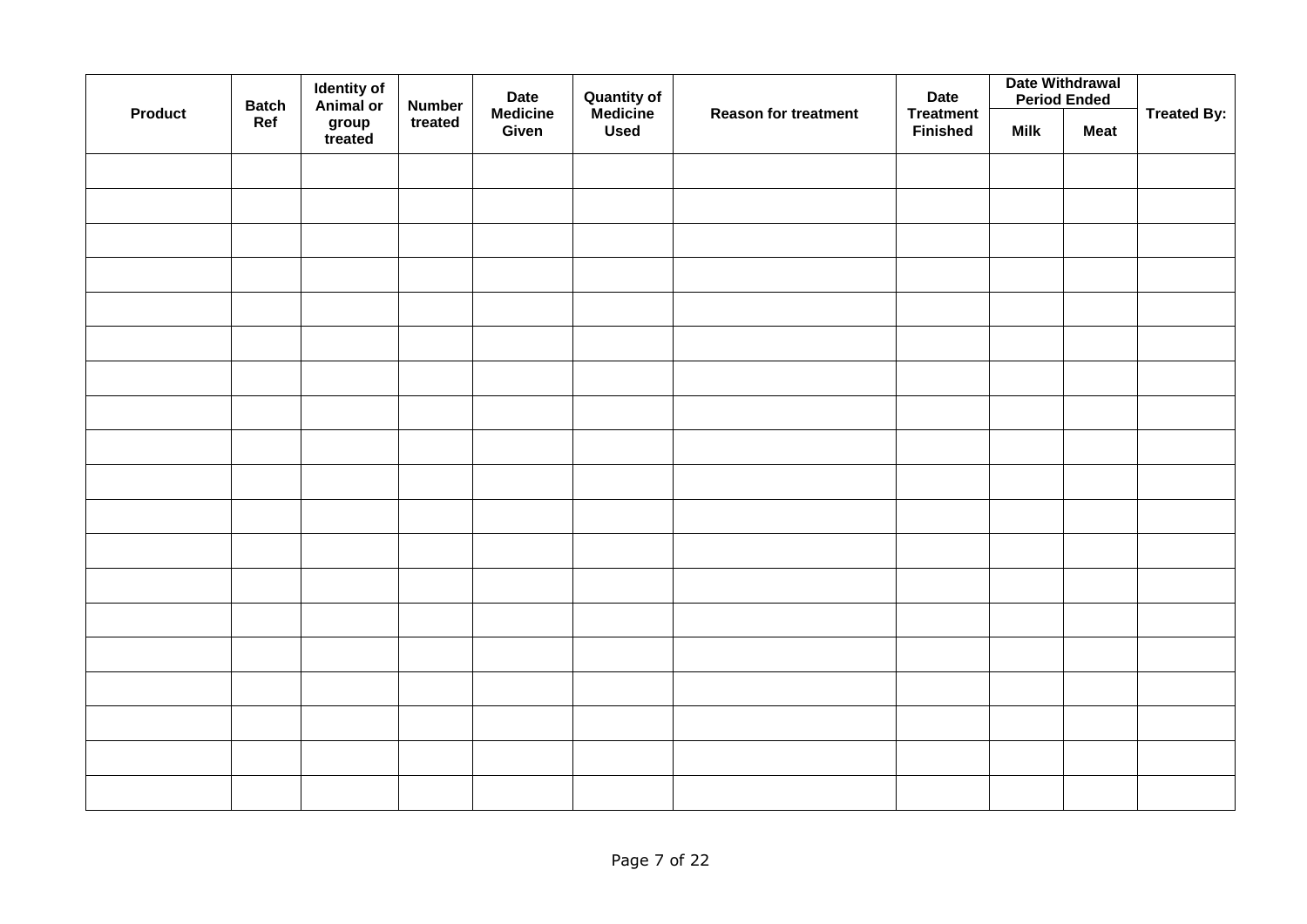|                | <b>Batch</b> | <b>Identity of</b><br>Animal or | <b>Number</b> | Date Withdrawal<br><b>Date</b><br><b>Quantity of</b><br>Medicine<br><b>Date</b><br><b>Period Ended</b><br><b>Medicine</b><br><b>Reason for treatment</b><br><b>Treatment</b> |             |                 |             |             |                    |
|----------------|--------------|---------------------------------|---------------|------------------------------------------------------------------------------------------------------------------------------------------------------------------------------|-------------|-----------------|-------------|-------------|--------------------|
| <b>Product</b> | Ref          | group<br>treated                | treated       | Given                                                                                                                                                                        | <b>Used</b> | <b>Finished</b> | <b>Milk</b> | <b>Meat</b> | <b>Treated By:</b> |
|                |              |                                 |               |                                                                                                                                                                              |             |                 |             |             |                    |
|                |              |                                 |               |                                                                                                                                                                              |             |                 |             |             |                    |
|                |              |                                 |               |                                                                                                                                                                              |             |                 |             |             |                    |
|                |              |                                 |               |                                                                                                                                                                              |             |                 |             |             |                    |
|                |              |                                 |               |                                                                                                                                                                              |             |                 |             |             |                    |
|                |              |                                 |               |                                                                                                                                                                              |             |                 |             |             |                    |
|                |              |                                 |               |                                                                                                                                                                              |             |                 |             |             |                    |
|                |              |                                 |               |                                                                                                                                                                              |             |                 |             |             |                    |
|                |              |                                 |               |                                                                                                                                                                              |             |                 |             |             |                    |
|                |              |                                 |               |                                                                                                                                                                              |             |                 |             |             |                    |
|                |              |                                 |               |                                                                                                                                                                              |             |                 |             |             |                    |
|                |              |                                 |               |                                                                                                                                                                              |             |                 |             |             |                    |
|                |              |                                 |               |                                                                                                                                                                              |             |                 |             |             |                    |
|                |              |                                 |               |                                                                                                                                                                              |             |                 |             |             |                    |
|                |              |                                 |               |                                                                                                                                                                              |             |                 |             |             |                    |
|                |              |                                 |               |                                                                                                                                                                              |             |                 |             |             |                    |
|                |              |                                 |               |                                                                                                                                                                              |             |                 |             |             |                    |
|                |              |                                 |               |                                                                                                                                                                              |             |                 |             |             |                    |
|                |              |                                 |               |                                                                                                                                                                              |             |                 |             |             |                    |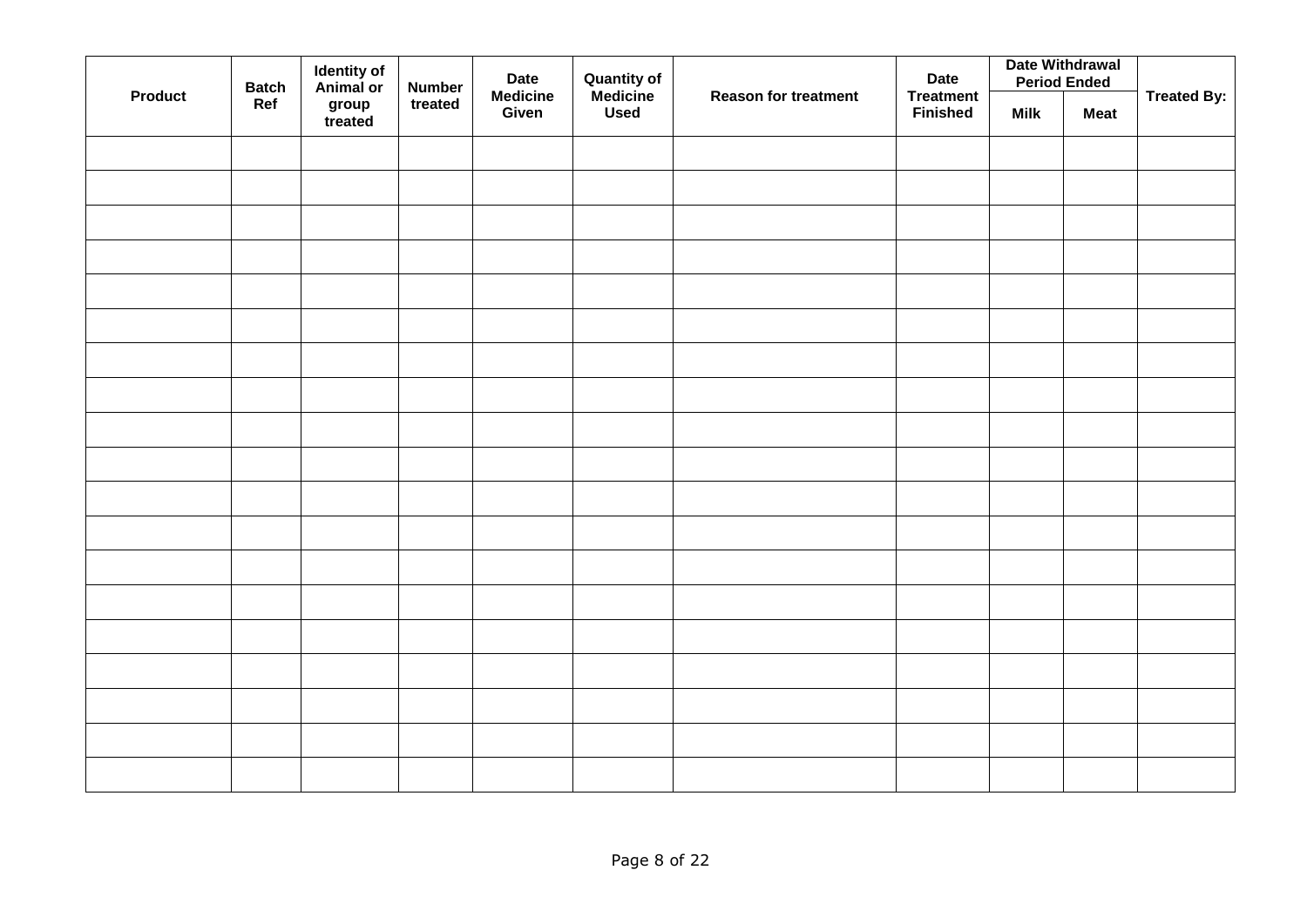|                | <b>Identity of</b><br>Animal or<br><b>Number</b><br><b>Batch</b> |                  | <b>Date</b> | <b>Quantity of<br/>Medicine</b> | <b>Reason for treatment</b> |  |                                     | Date Withdrawal<br><b>Period Ended</b> |             |                    |
|----------------|------------------------------------------------------------------|------------------|-------------|---------------------------------|-----------------------------|--|-------------------------------------|----------------------------------------|-------------|--------------------|
| <b>Product</b> | Ref                                                              | group<br>treated | treated     | <b>Medicine</b><br>Given        | <b>Used</b>                 |  | <b>Treatment</b><br><b>Finished</b> | <b>Milk</b>                            | <b>Meat</b> | <b>Treated By:</b> |
|                |                                                                  |                  |             |                                 |                             |  |                                     |                                        |             |                    |
|                |                                                                  |                  |             |                                 |                             |  |                                     |                                        |             |                    |
|                |                                                                  |                  |             |                                 |                             |  |                                     |                                        |             |                    |
|                |                                                                  |                  |             |                                 |                             |  |                                     |                                        |             |                    |
|                |                                                                  |                  |             |                                 |                             |  |                                     |                                        |             |                    |
|                |                                                                  |                  |             |                                 |                             |  |                                     |                                        |             |                    |
|                |                                                                  |                  |             |                                 |                             |  |                                     |                                        |             |                    |
|                |                                                                  |                  |             |                                 |                             |  |                                     |                                        |             |                    |
|                |                                                                  |                  |             |                                 |                             |  |                                     |                                        |             |                    |
|                |                                                                  |                  |             |                                 |                             |  |                                     |                                        |             |                    |
|                |                                                                  |                  |             |                                 |                             |  |                                     |                                        |             |                    |
|                |                                                                  |                  |             |                                 |                             |  |                                     |                                        |             |                    |
|                |                                                                  |                  |             |                                 |                             |  |                                     |                                        |             |                    |
|                |                                                                  |                  |             |                                 |                             |  |                                     |                                        |             |                    |
|                |                                                                  |                  |             |                                 |                             |  |                                     |                                        |             |                    |
|                |                                                                  |                  |             |                                 |                             |  |                                     |                                        |             |                    |
|                |                                                                  |                  |             |                                 |                             |  |                                     |                                        |             |                    |
|                |                                                                  |                  |             |                                 |                             |  |                                     |                                        |             |                    |
|                |                                                                  |                  |             |                                 |                             |  |                                     |                                        |             |                    |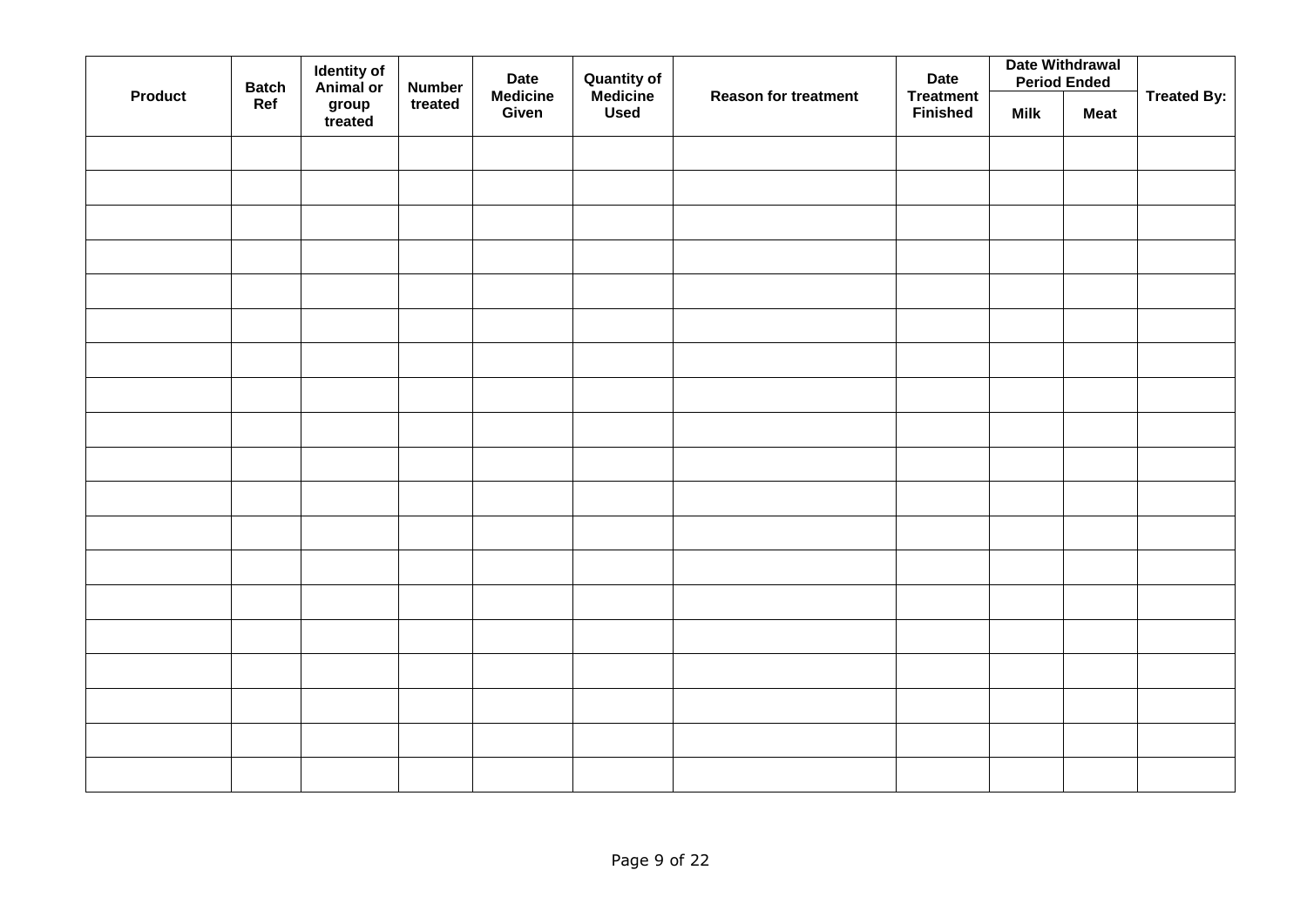|                | <b>Batch</b> | <b>Identity of</b><br>Animal or | <b>Number</b> | <b>Quantity of<br/>Medicine</b><br><b>Date</b><br><b>Date</b><br><b>Medicine</b><br><b>Reason for treatment</b><br><b>Treatment</b> |             | <b>Date Withdrawal</b><br><b>Period Ended</b> |             |             |                    |
|----------------|--------------|---------------------------------|---------------|-------------------------------------------------------------------------------------------------------------------------------------|-------------|-----------------------------------------------|-------------|-------------|--------------------|
| <b>Product</b> | Ref          | group<br>treated                | treated       | Given                                                                                                                               | <b>Used</b> | <b>Finished</b>                               | <b>Milk</b> | <b>Meat</b> | <b>Treated By:</b> |
|                |              |                                 |               |                                                                                                                                     |             |                                               |             |             |                    |
|                |              |                                 |               |                                                                                                                                     |             |                                               |             |             |                    |
|                |              |                                 |               |                                                                                                                                     |             |                                               |             |             |                    |
|                |              |                                 |               |                                                                                                                                     |             |                                               |             |             |                    |
|                |              |                                 |               |                                                                                                                                     |             |                                               |             |             |                    |
|                |              |                                 |               |                                                                                                                                     |             |                                               |             |             |                    |
|                |              |                                 |               |                                                                                                                                     |             |                                               |             |             |                    |
|                |              |                                 |               |                                                                                                                                     |             |                                               |             |             |                    |
|                |              |                                 |               |                                                                                                                                     |             |                                               |             |             |                    |
|                |              |                                 |               |                                                                                                                                     |             |                                               |             |             |                    |
|                |              |                                 |               |                                                                                                                                     |             |                                               |             |             |                    |
|                |              |                                 |               |                                                                                                                                     |             |                                               |             |             |                    |
|                |              |                                 |               |                                                                                                                                     |             |                                               |             |             |                    |
|                |              |                                 |               |                                                                                                                                     |             |                                               |             |             |                    |
|                |              |                                 |               |                                                                                                                                     |             |                                               |             |             |                    |
|                |              |                                 |               |                                                                                                                                     |             |                                               |             |             |                    |
|                |              |                                 |               |                                                                                                                                     |             |                                               |             |             |                    |
|                |              |                                 |               |                                                                                                                                     |             |                                               |             |             |                    |
|                |              |                                 |               |                                                                                                                                     |             |                                               |             |             |                    |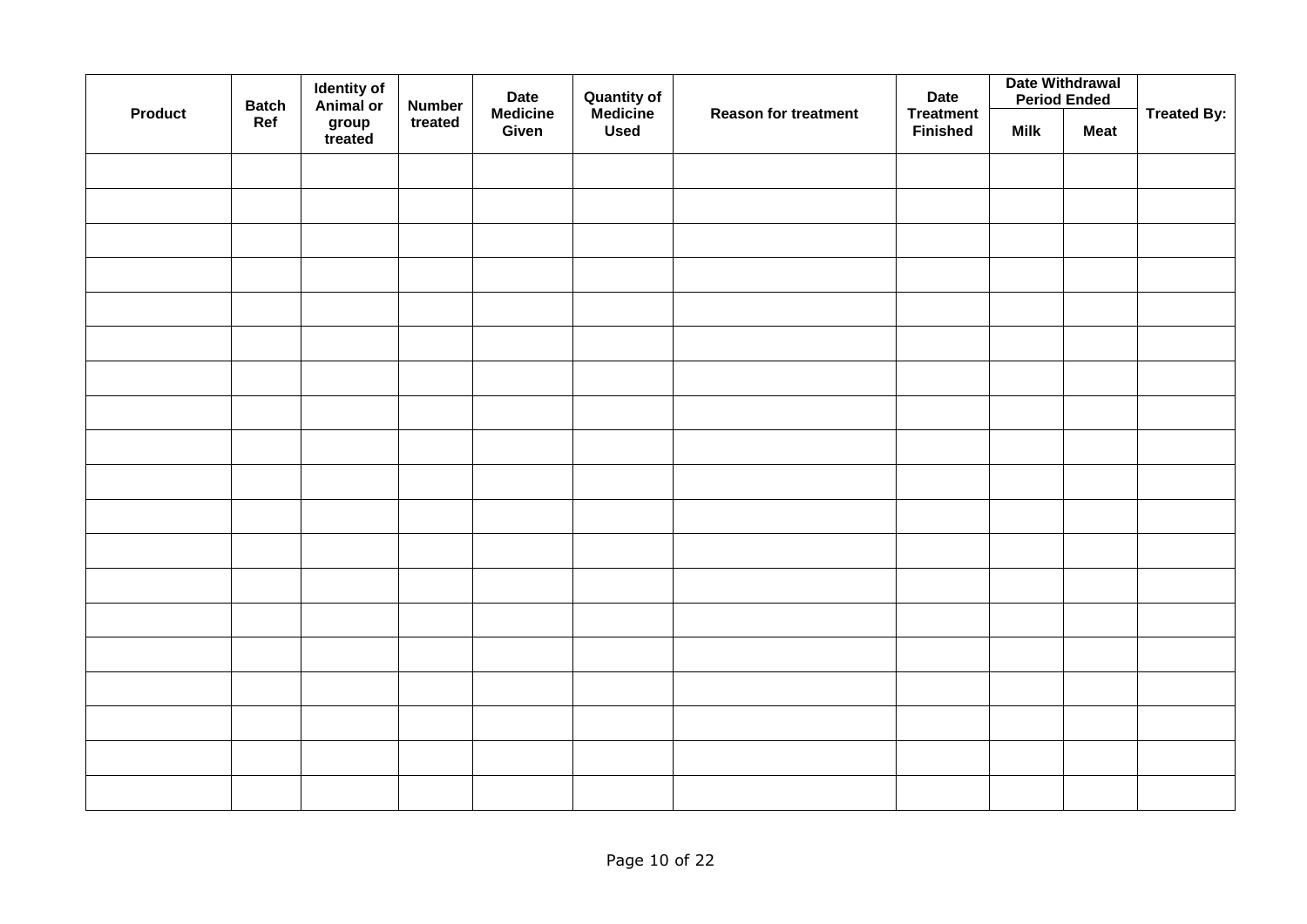| <b>Product</b> | <b>Batch</b> | <b>Identity of</b><br>Animal or | <b>Number</b> | <b>Date</b>              | <b>Quantity of</b><br>Medicine | <b>Date</b><br><b>Reason for treatment</b><br><b>Treatment</b> | Date Withdrawal<br><b>Period Ended</b> |             | <b>Treated By:</b> |
|----------------|--------------|---------------------------------|---------------|--------------------------|--------------------------------|----------------------------------------------------------------|----------------------------------------|-------------|--------------------|
|                | Ref          | group<br>treated                | treated       | <b>Medicine</b><br>Given | <b>Used</b>                    | <b>Finished</b>                                                | <b>Milk</b>                            | <b>Meat</b> |                    |
|                |              |                                 |               |                          |                                |                                                                |                                        |             |                    |
|                |              |                                 |               |                          |                                |                                                                |                                        |             |                    |
|                |              |                                 |               |                          |                                |                                                                |                                        |             |                    |
|                |              |                                 |               |                          |                                |                                                                |                                        |             |                    |
|                |              |                                 |               |                          |                                |                                                                |                                        |             |                    |
|                |              |                                 |               |                          |                                |                                                                |                                        |             |                    |
|                |              |                                 |               |                          |                                |                                                                |                                        |             |                    |
|                |              |                                 |               |                          |                                |                                                                |                                        |             |                    |
|                |              |                                 |               |                          |                                |                                                                |                                        |             |                    |
|                |              |                                 |               |                          |                                |                                                                |                                        |             |                    |
|                |              |                                 |               |                          |                                |                                                                |                                        |             |                    |
|                |              |                                 |               |                          |                                |                                                                |                                        |             |                    |
|                |              |                                 |               |                          |                                |                                                                |                                        |             |                    |
|                |              |                                 |               |                          |                                |                                                                |                                        |             |                    |
|                |              |                                 |               |                          |                                |                                                                |                                        |             |                    |
|                |              |                                 |               |                          |                                |                                                                |                                        |             |                    |
|                |              |                                 |               |                          |                                |                                                                |                                        |             |                    |
|                |              |                                 |               |                          |                                |                                                                |                                        |             |                    |
|                |              |                                 |               |                          |                                |                                                                |                                        |             |                    |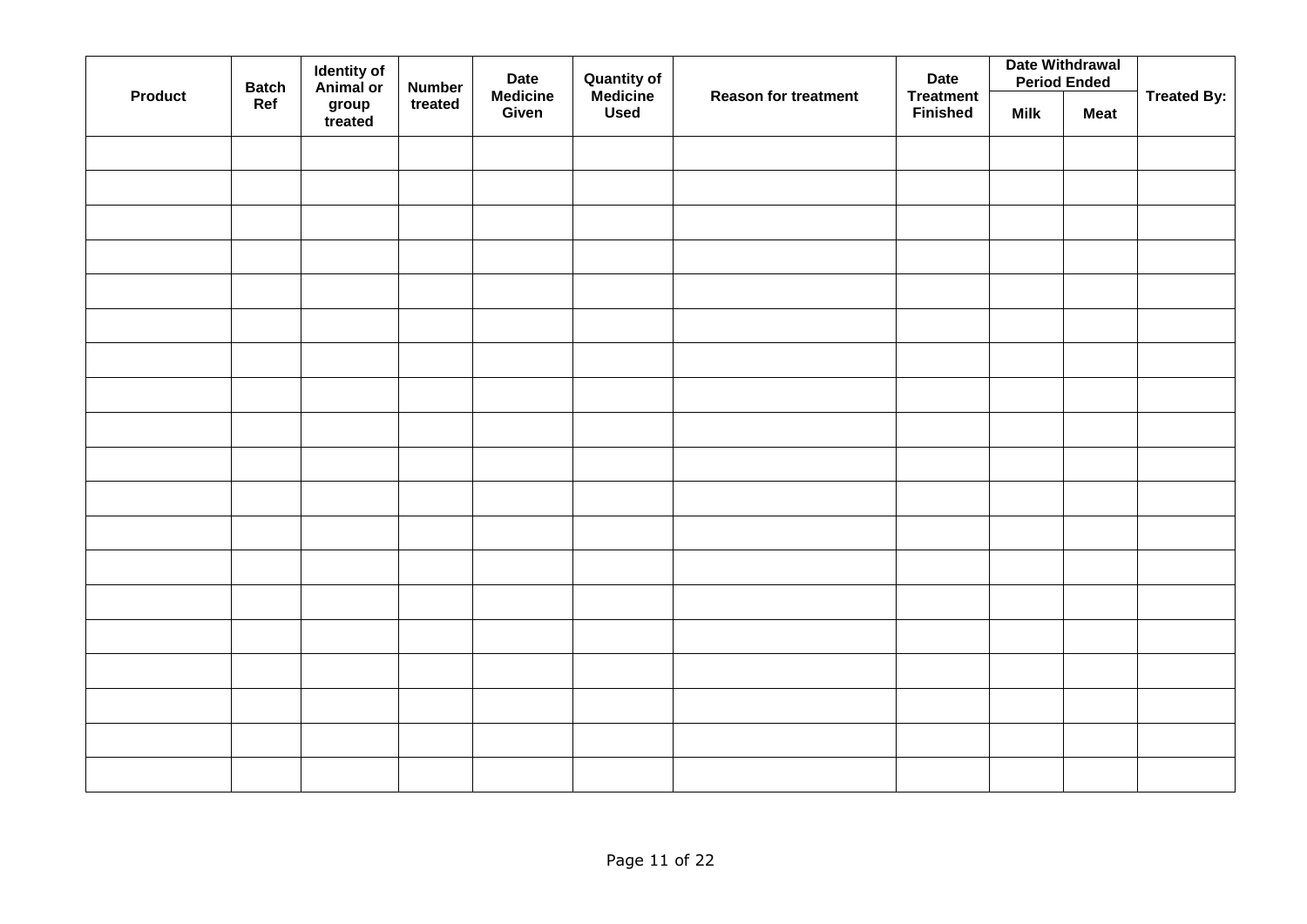| <b>Product</b> |     | <b>Identity of</b><br>Animal or<br><b>Batch</b> |         | <b>Number</b>            |             | <b>Date</b>                 | <b>Quantity of</b><br>Medicine      |             | <b>Date</b> |                    | Date Withdrawal<br><b>Period Ended</b> |  |
|----------------|-----|-------------------------------------------------|---------|--------------------------|-------------|-----------------------------|-------------------------------------|-------------|-------------|--------------------|----------------------------------------|--|
|                | Ref | group<br>treated                                | treated | <b>Medicine</b><br>Given | <b>Used</b> | <b>Reason for treatment</b> | <b>Treatment</b><br><b>Finished</b> | <b>Milk</b> | <b>Meat</b> | <b>Treated By:</b> |                                        |  |
|                |     |                                                 |         |                          |             |                             |                                     |             |             |                    |                                        |  |
|                |     |                                                 |         |                          |             |                             |                                     |             |             |                    |                                        |  |
|                |     |                                                 |         |                          |             |                             |                                     |             |             |                    |                                        |  |
|                |     |                                                 |         |                          |             |                             |                                     |             |             |                    |                                        |  |
|                |     |                                                 |         |                          |             |                             |                                     |             |             |                    |                                        |  |
|                |     |                                                 |         |                          |             |                             |                                     |             |             |                    |                                        |  |
|                |     |                                                 |         |                          |             |                             |                                     |             |             |                    |                                        |  |
|                |     |                                                 |         |                          |             |                             |                                     |             |             |                    |                                        |  |
|                |     |                                                 |         |                          |             |                             |                                     |             |             |                    |                                        |  |
|                |     |                                                 |         |                          |             |                             |                                     |             |             |                    |                                        |  |
|                |     |                                                 |         |                          |             |                             |                                     |             |             |                    |                                        |  |
|                |     |                                                 |         |                          |             |                             |                                     |             |             |                    |                                        |  |
|                |     |                                                 |         |                          |             |                             |                                     |             |             |                    |                                        |  |
|                |     |                                                 |         |                          |             |                             |                                     |             |             |                    |                                        |  |
|                |     |                                                 |         |                          |             |                             |                                     |             |             |                    |                                        |  |
|                |     |                                                 |         |                          |             |                             |                                     |             |             |                    |                                        |  |
|                |     |                                                 |         |                          |             |                             |                                     |             |             |                    |                                        |  |
|                |     |                                                 |         |                          |             |                             |                                     |             |             |                    |                                        |  |
|                |     |                                                 |         |                          |             |                             |                                     |             |             |                    |                                        |  |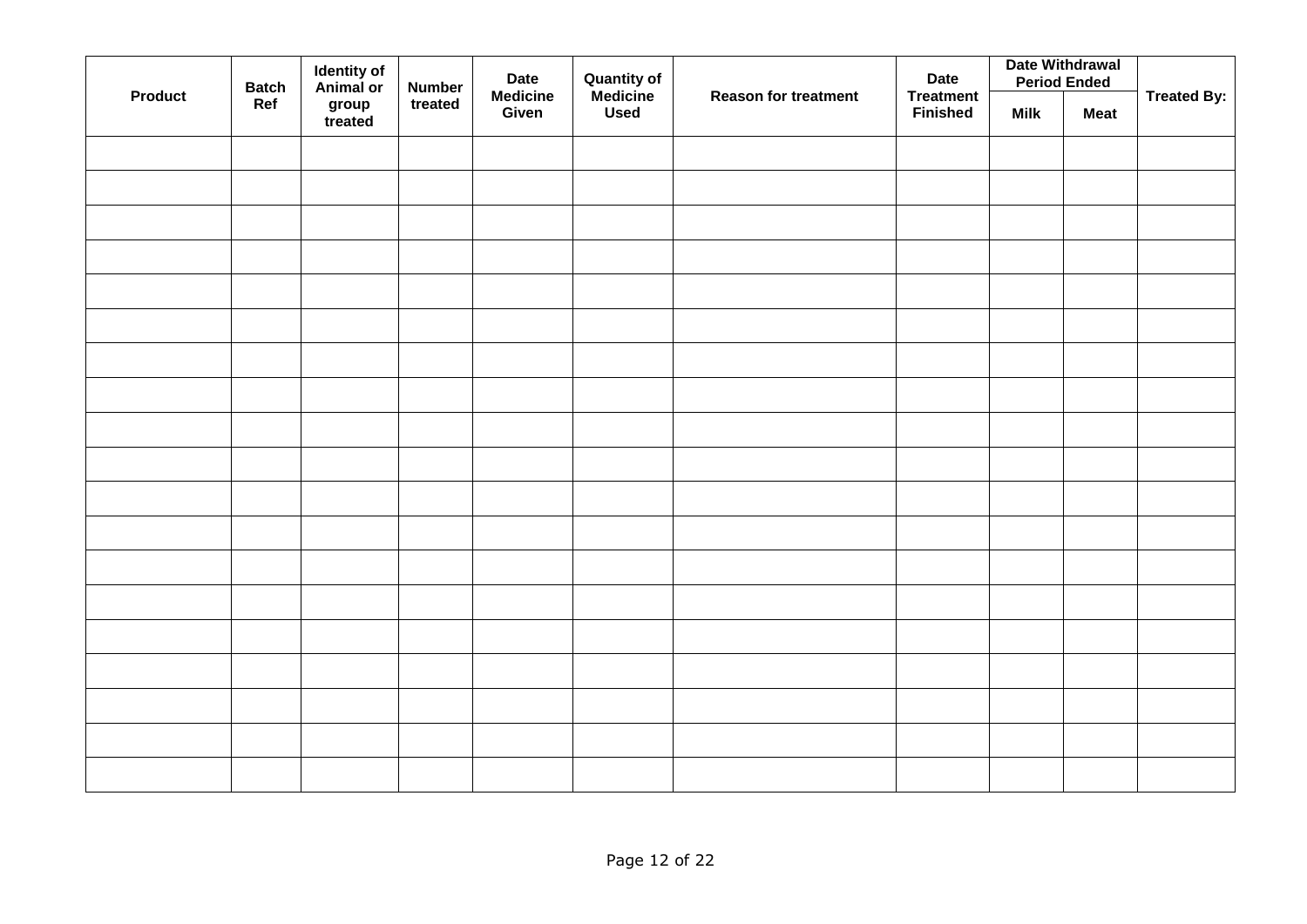|                | <b>Batch</b> | <b>Identity of</b><br>Animal or | <b>Number</b> | <b>Date</b>              | <b>Quantity of<br/>Medicine</b> |                             | <b>Date</b>                         | <b>Date Withdrawal</b><br><b>Period Ended</b> |             | <b>Treated By:</b> |
|----------------|--------------|---------------------------------|---------------|--------------------------|---------------------------------|-----------------------------|-------------------------------------|-----------------------------------------------|-------------|--------------------|
| <b>Product</b> | Ref          | group<br>treated                | treated       | <b>Medicine</b><br>Given | <b>Used</b>                     | <b>Reason for treatment</b> | <b>Treatment</b><br><b>Finished</b> | <b>Milk</b>                                   | <b>Meat</b> |                    |
|                |              |                                 |               |                          |                                 |                             |                                     |                                               |             |                    |
|                |              |                                 |               |                          |                                 |                             |                                     |                                               |             |                    |
|                |              |                                 |               |                          |                                 |                             |                                     |                                               |             |                    |
|                |              |                                 |               |                          |                                 |                             |                                     |                                               |             |                    |
|                |              |                                 |               |                          |                                 |                             |                                     |                                               |             |                    |
|                |              |                                 |               |                          |                                 |                             |                                     |                                               |             |                    |
|                |              |                                 |               |                          |                                 |                             |                                     |                                               |             |                    |
|                |              |                                 |               |                          |                                 |                             |                                     |                                               |             |                    |
|                |              |                                 |               |                          |                                 |                             |                                     |                                               |             |                    |
|                |              |                                 |               |                          |                                 |                             |                                     |                                               |             |                    |
|                |              |                                 |               |                          |                                 |                             |                                     |                                               |             |                    |
|                |              |                                 |               |                          |                                 |                             |                                     |                                               |             |                    |
|                |              |                                 |               |                          |                                 |                             |                                     |                                               |             |                    |
|                |              |                                 |               |                          |                                 |                             |                                     |                                               |             |                    |
|                |              |                                 |               |                          |                                 |                             |                                     |                                               |             |                    |
|                |              |                                 |               |                          |                                 |                             |                                     |                                               |             |                    |
|                |              |                                 |               |                          |                                 |                             |                                     |                                               |             |                    |
|                |              |                                 |               |                          |                                 |                             |                                     |                                               |             |                    |
|                |              |                                 |               |                          |                                 |                             |                                     |                                               |             |                    |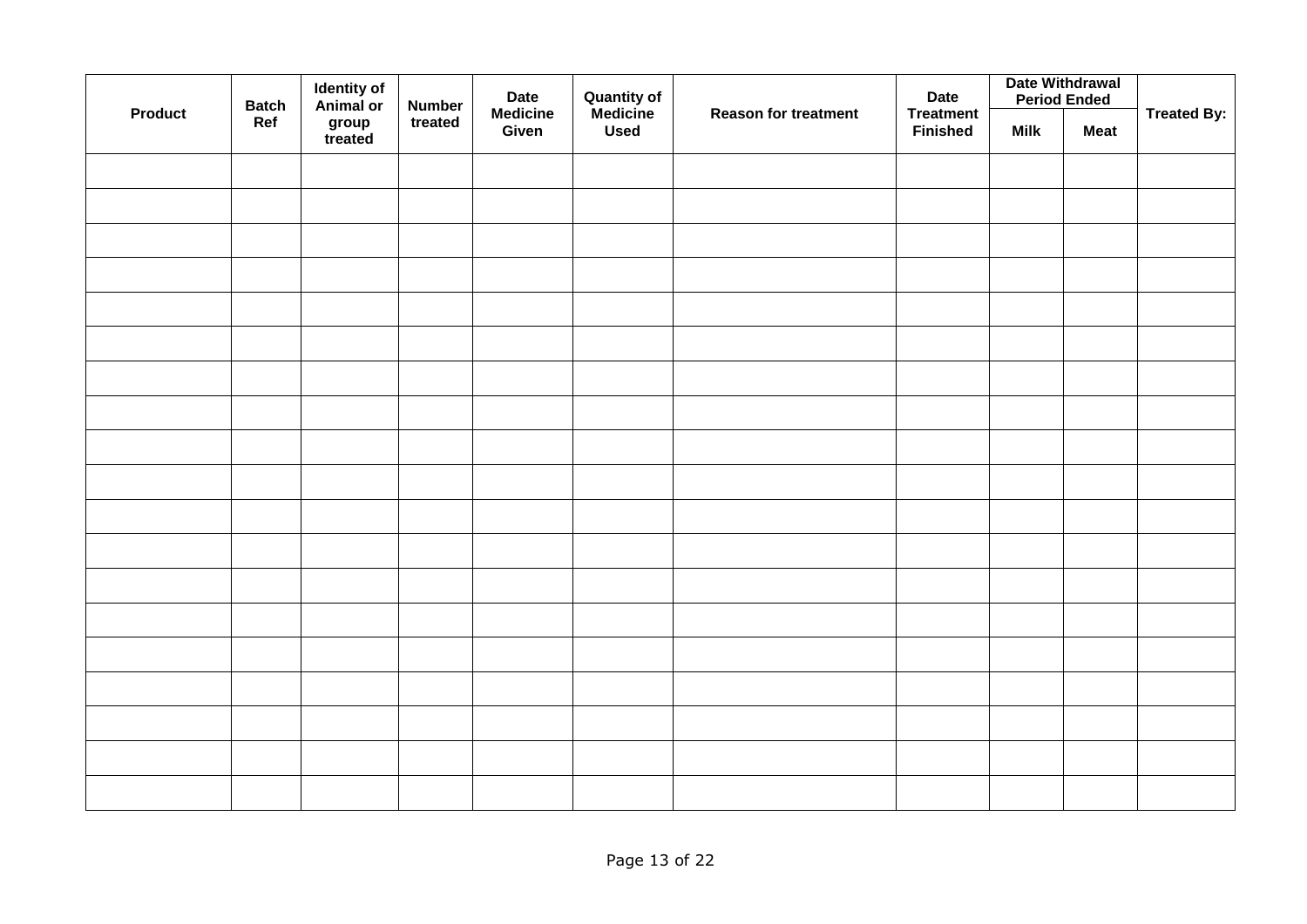|                | <b>Batch</b> | <b>Identity of</b><br>Animal or | <b>Number</b> | <b>Date</b>              | <b>Quantity of<br/>Medicine</b> |                             | <b>Date</b>                         | <b>Date Withdrawal</b><br><b>Period Ended</b> |             | <b>Treated By:</b> |
|----------------|--------------|---------------------------------|---------------|--------------------------|---------------------------------|-----------------------------|-------------------------------------|-----------------------------------------------|-------------|--------------------|
| <b>Product</b> | Ref          | group<br>treated                | treated       | <b>Medicine</b><br>Given | <b>Used</b>                     | <b>Reason for treatment</b> | <b>Treatment</b><br><b>Finished</b> | <b>Milk</b>                                   | <b>Meat</b> |                    |
|                |              |                                 |               |                          |                                 |                             |                                     |                                               |             |                    |
|                |              |                                 |               |                          |                                 |                             |                                     |                                               |             |                    |
|                |              |                                 |               |                          |                                 |                             |                                     |                                               |             |                    |
|                |              |                                 |               |                          |                                 |                             |                                     |                                               |             |                    |
|                |              |                                 |               |                          |                                 |                             |                                     |                                               |             |                    |
|                |              |                                 |               |                          |                                 |                             |                                     |                                               |             |                    |
|                |              |                                 |               |                          |                                 |                             |                                     |                                               |             |                    |
|                |              |                                 |               |                          |                                 |                             |                                     |                                               |             |                    |
|                |              |                                 |               |                          |                                 |                             |                                     |                                               |             |                    |
|                |              |                                 |               |                          |                                 |                             |                                     |                                               |             |                    |
|                |              |                                 |               |                          |                                 |                             |                                     |                                               |             |                    |
|                |              |                                 |               |                          |                                 |                             |                                     |                                               |             |                    |
|                |              |                                 |               |                          |                                 |                             |                                     |                                               |             |                    |
|                |              |                                 |               |                          |                                 |                             |                                     |                                               |             |                    |
|                |              |                                 |               |                          |                                 |                             |                                     |                                               |             |                    |
|                |              |                                 |               |                          |                                 |                             |                                     |                                               |             |                    |
|                |              |                                 |               |                          |                                 |                             |                                     |                                               |             |                    |
|                |              |                                 |               |                          |                                 |                             |                                     |                                               |             |                    |
|                |              |                                 |               |                          |                                 |                             |                                     |                                               |             |                    |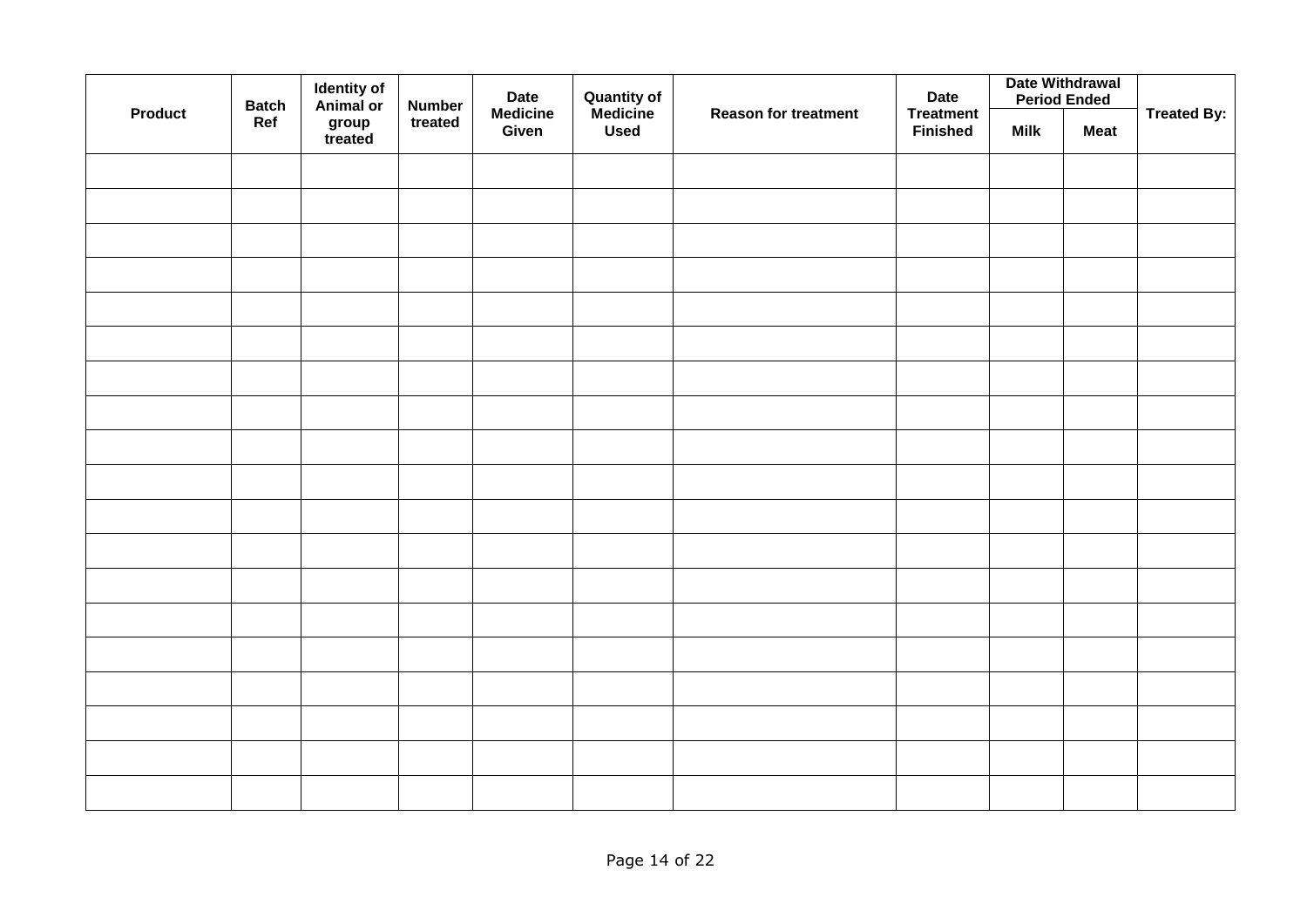|                | <b>Batch</b> | <b>Identity of</b><br>Animal or | <b>Number</b> | <b>Date</b>              | <b>Quantity of<br/>Medicine</b> |                             | <b>Date</b>                         | <b>Date Withdrawal</b><br><b>Period Ended</b> |             | <b>Treated By:</b> |
|----------------|--------------|---------------------------------|---------------|--------------------------|---------------------------------|-----------------------------|-------------------------------------|-----------------------------------------------|-------------|--------------------|
| <b>Product</b> | Ref          | group<br>treated                | treated       | <b>Medicine</b><br>Given | <b>Used</b>                     | <b>Reason for treatment</b> | <b>Treatment</b><br><b>Finished</b> | <b>Milk</b>                                   | <b>Meat</b> |                    |
|                |              |                                 |               |                          |                                 |                             |                                     |                                               |             |                    |
|                |              |                                 |               |                          |                                 |                             |                                     |                                               |             |                    |
|                |              |                                 |               |                          |                                 |                             |                                     |                                               |             |                    |
|                |              |                                 |               |                          |                                 |                             |                                     |                                               |             |                    |
|                |              |                                 |               |                          |                                 |                             |                                     |                                               |             |                    |
|                |              |                                 |               |                          |                                 |                             |                                     |                                               |             |                    |
|                |              |                                 |               |                          |                                 |                             |                                     |                                               |             |                    |
|                |              |                                 |               |                          |                                 |                             |                                     |                                               |             |                    |
|                |              |                                 |               |                          |                                 |                             |                                     |                                               |             |                    |
|                |              |                                 |               |                          |                                 |                             |                                     |                                               |             |                    |
|                |              |                                 |               |                          |                                 |                             |                                     |                                               |             |                    |
|                |              |                                 |               |                          |                                 |                             |                                     |                                               |             |                    |
|                |              |                                 |               |                          |                                 |                             |                                     |                                               |             |                    |
|                |              |                                 |               |                          |                                 |                             |                                     |                                               |             |                    |
|                |              |                                 |               |                          |                                 |                             |                                     |                                               |             |                    |
|                |              |                                 |               |                          |                                 |                             |                                     |                                               |             |                    |
|                |              |                                 |               |                          |                                 |                             |                                     |                                               |             |                    |
|                |              |                                 |               |                          |                                 |                             |                                     |                                               |             |                    |
|                |              |                                 |               |                          |                                 |                             |                                     |                                               |             |                    |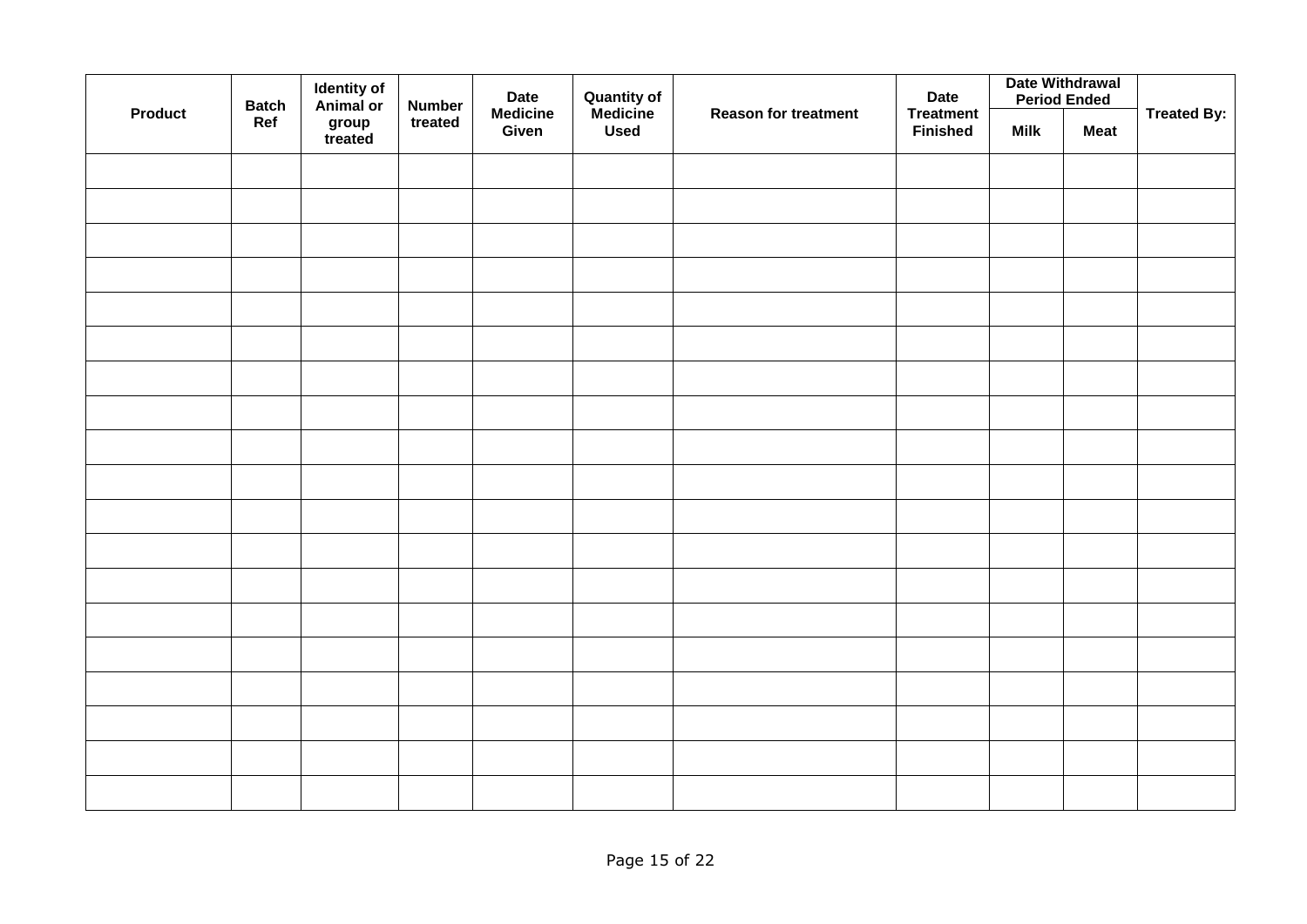|  | <b>Batch</b><br><b>Product</b> |                  | <b>Identity of</b><br>Animal or<br><b>Number</b> |                          |             | <b>Date</b> | <b>Quantity of</b><br>Medicine | Date Withdrawal<br><b>Date</b><br><b>Period Ended</b><br><b>Reason for treatment</b><br><b>Treatment</b> |             |  |  | <b>Treated By:</b> |
|--|--------------------------------|------------------|--------------------------------------------------|--------------------------|-------------|-------------|--------------------------------|----------------------------------------------------------------------------------------------------------|-------------|--|--|--------------------|
|  | Ref                            | group<br>treated | treated                                          | <b>Medicine</b><br>Given | <b>Used</b> |             | <b>Finished</b>                | <b>Milk</b>                                                                                              | <b>Meat</b> |  |  |                    |
|  |                                |                  |                                                  |                          |             |             |                                |                                                                                                          |             |  |  |                    |
|  |                                |                  |                                                  |                          |             |             |                                |                                                                                                          |             |  |  |                    |
|  |                                |                  |                                                  |                          |             |             |                                |                                                                                                          |             |  |  |                    |
|  |                                |                  |                                                  |                          |             |             |                                |                                                                                                          |             |  |  |                    |
|  |                                |                  |                                                  |                          |             |             |                                |                                                                                                          |             |  |  |                    |
|  |                                |                  |                                                  |                          |             |             |                                |                                                                                                          |             |  |  |                    |
|  |                                |                  |                                                  |                          |             |             |                                |                                                                                                          |             |  |  |                    |
|  |                                |                  |                                                  |                          |             |             |                                |                                                                                                          |             |  |  |                    |
|  |                                |                  |                                                  |                          |             |             |                                |                                                                                                          |             |  |  |                    |
|  |                                |                  |                                                  |                          |             |             |                                |                                                                                                          |             |  |  |                    |
|  |                                |                  |                                                  |                          |             |             |                                |                                                                                                          |             |  |  |                    |
|  |                                |                  |                                                  |                          |             |             |                                |                                                                                                          |             |  |  |                    |
|  |                                |                  |                                                  |                          |             |             |                                |                                                                                                          |             |  |  |                    |
|  |                                |                  |                                                  |                          |             |             |                                |                                                                                                          |             |  |  |                    |
|  |                                |                  |                                                  |                          |             |             |                                |                                                                                                          |             |  |  |                    |
|  |                                |                  |                                                  |                          |             |             |                                |                                                                                                          |             |  |  |                    |
|  |                                |                  |                                                  |                          |             |             |                                |                                                                                                          |             |  |  |                    |
|  |                                |                  |                                                  |                          |             |             |                                |                                                                                                          |             |  |  |                    |
|  |                                |                  |                                                  |                          |             |             |                                |                                                                                                          |             |  |  |                    |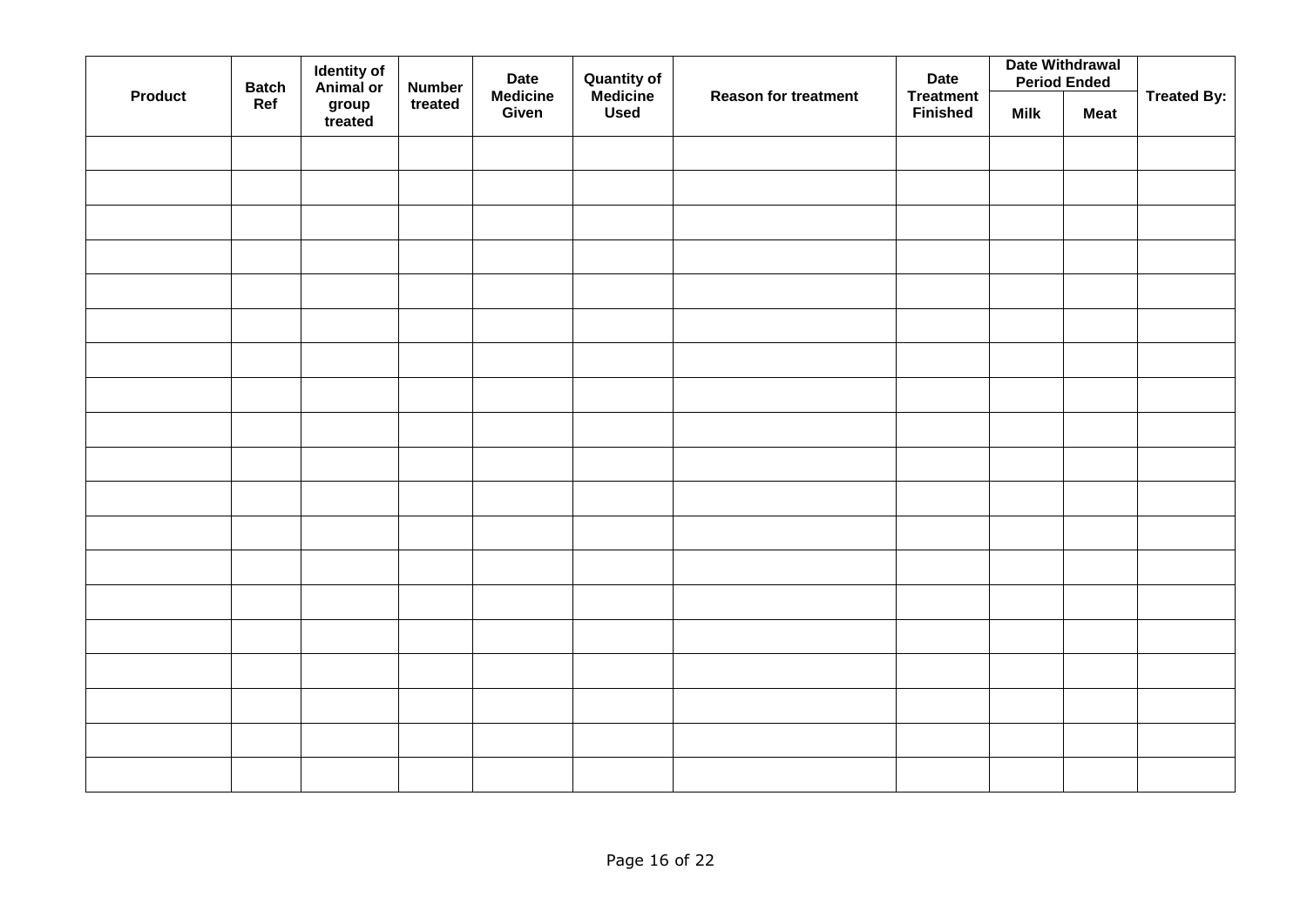## **Record of Purchase of Medicines**

| Ref            | Date of<br>Purchase | Name of Veterinary<br>Medicine | Quantity<br>Bought | Batch No | Withdrawal<br>Period | <b>Expiry Date</b> | Name of Supplier of Medicine |
|----------------|---------------------|--------------------------------|--------------------|----------|----------------------|--------------------|------------------------------|
| $\overline{1}$ |                     |                                |                    |          |                      |                    |                              |
| $\overline{2}$ |                     |                                |                    |          |                      |                    |                              |
| $\sqrt{3}$     |                     |                                |                    |          |                      |                    |                              |
| $\overline{4}$ |                     |                                |                    |          |                      |                    |                              |
| $\sqrt{5}$     |                     |                                |                    |          |                      |                    |                              |
| $\,6\,$        |                     |                                |                    |          |                      |                    |                              |
| $\overline{7}$ |                     |                                |                    |          |                      |                    |                              |
| $\,8\,$        |                     |                                |                    |          |                      |                    |                              |
| $9\,$          |                     |                                |                    |          |                      |                    |                              |
| 10             |                     |                                |                    |          |                      |                    |                              |
| 11             |                     |                                |                    |          |                      |                    |                              |
| 12             |                     |                                |                    |          |                      |                    |                              |
| 13             |                     |                                |                    |          |                      |                    |                              |
| 14             |                     |                                |                    |          |                      |                    |                              |
| 15             |                     |                                |                    |          |                      |                    |                              |
| 16             |                     |                                |                    |          |                      |                    |                              |
| 17             |                     |                                |                    |          |                      |                    |                              |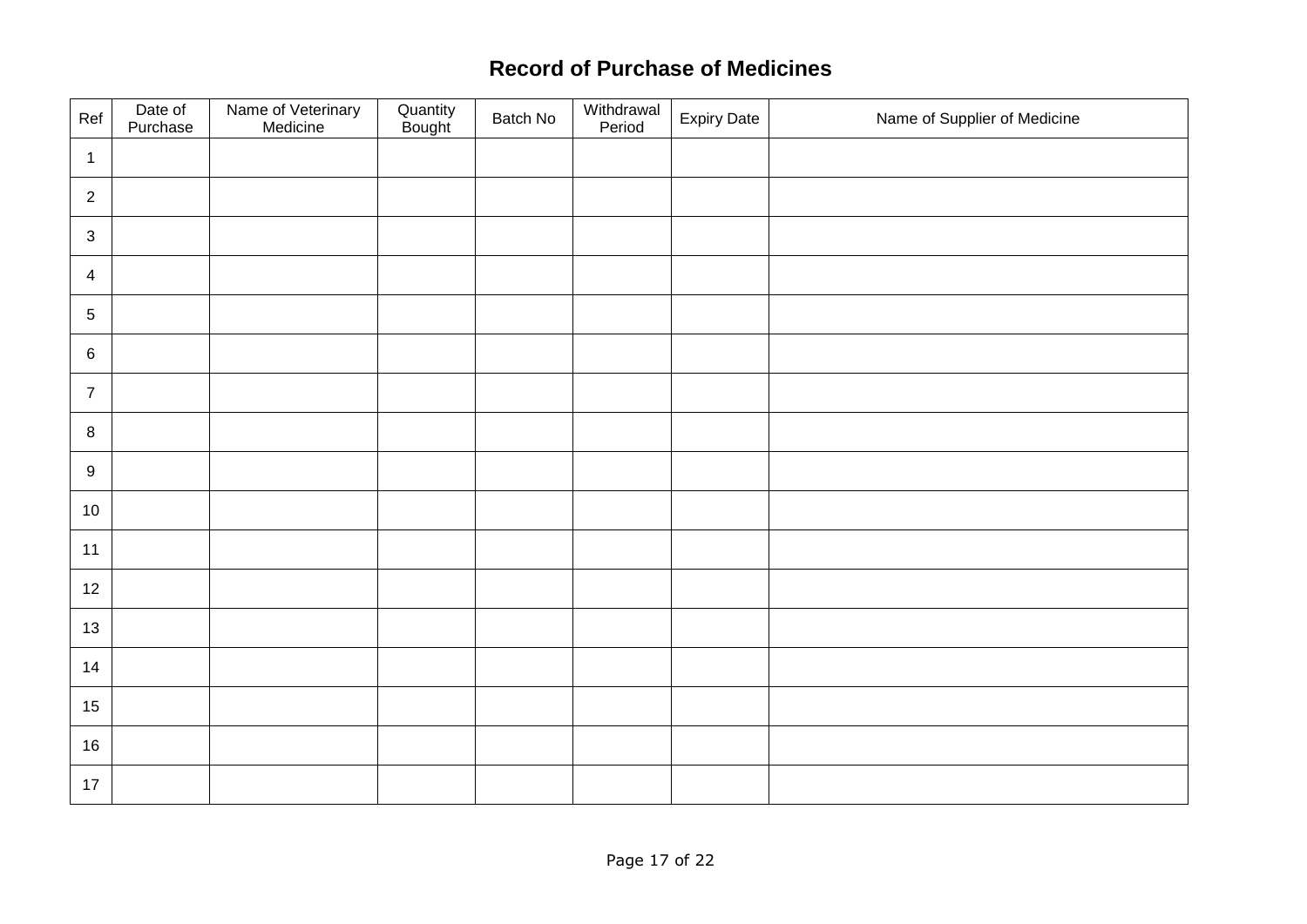| Ref    | Date of<br>Purchase | Name of Veterinary<br>Medicine | Quantity<br>Bought | Batch No | Withdrawal<br>Period | <b>Expiry Date</b> | Name of Supplier of Medicine |
|--------|---------------------|--------------------------------|--------------------|----------|----------------------|--------------------|------------------------------|
| 18     |                     |                                |                    |          |                      |                    |                              |
| 19     |                     |                                |                    |          |                      |                    |                              |
| 20     |                     |                                |                    |          |                      |                    |                              |
| 21     |                     |                                |                    |          |                      |                    |                              |
| 22     |                     |                                |                    |          |                      |                    |                              |
| 23     |                     |                                |                    |          |                      |                    |                              |
| 24     |                     |                                |                    |          |                      |                    |                              |
| 25     |                     |                                |                    |          |                      |                    |                              |
| 26     |                     |                                |                    |          |                      |                    |                              |
| $27\,$ |                     |                                |                    |          |                      |                    |                              |
| 28     |                     |                                |                    |          |                      |                    |                              |
| 29     |                     |                                |                    |          |                      |                    |                              |
| 30     |                     |                                |                    |          |                      |                    |                              |
| 31     |                     |                                |                    |          |                      |                    |                              |
| 32     |                     |                                |                    |          |                      |                    |                              |
| 33     |                     |                                |                    |          |                      |                    |                              |
| 34     |                     |                                |                    |          |                      |                    |                              |
| 35     |                     |                                |                    |          |                      |                    |                              |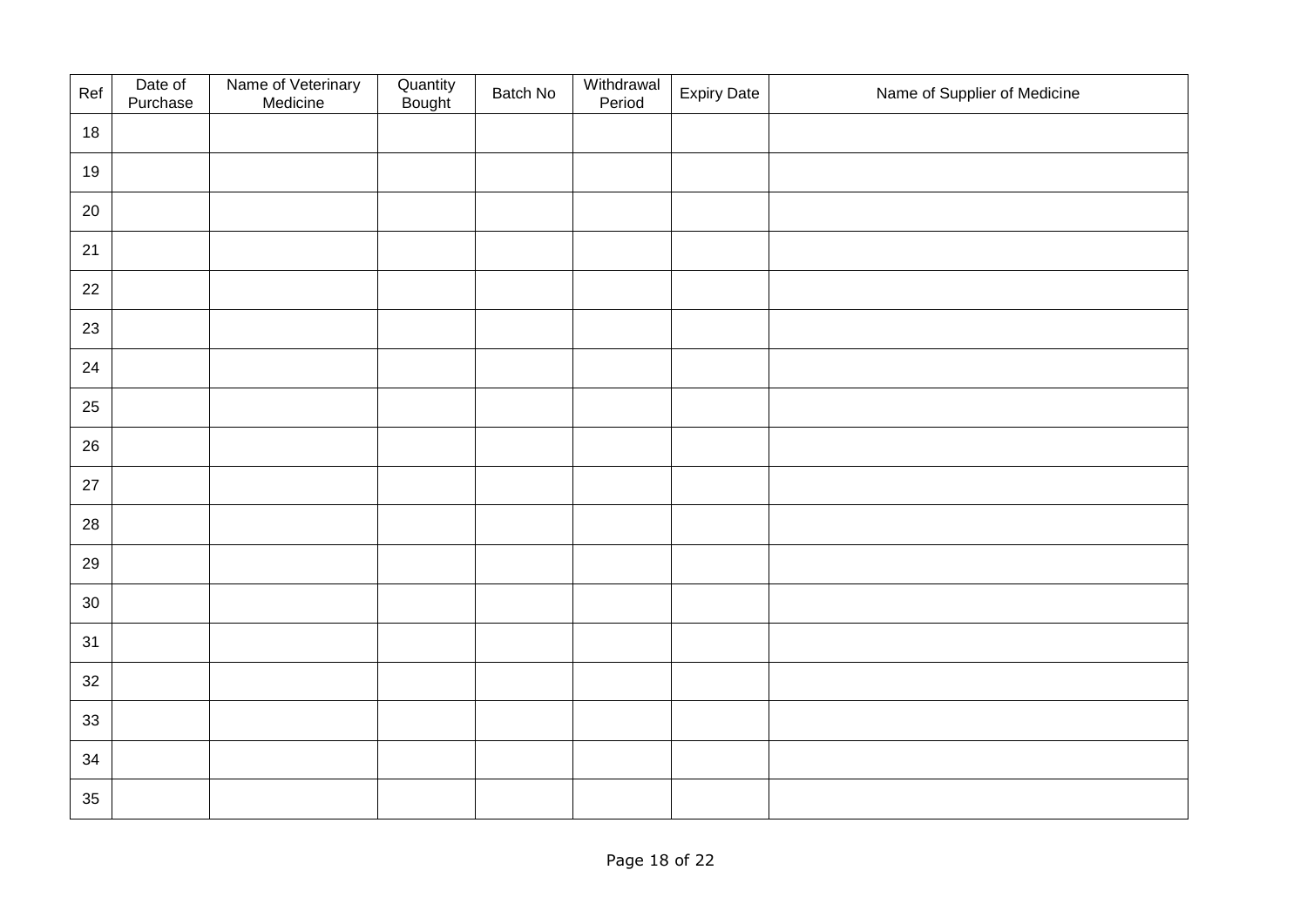| Ref | Date of<br>Purchase | Name of Veterinary<br>Medicine | Quantity<br>Bought | Batch No | Withdrawal<br>Period | <b>Expiry Date</b> | Name of Supplier of Medicine |
|-----|---------------------|--------------------------------|--------------------|----------|----------------------|--------------------|------------------------------|
| 36  |                     |                                |                    |          |                      |                    |                              |
| 37  |                     |                                |                    |          |                      |                    |                              |
| 38  |                     |                                |                    |          |                      |                    |                              |
| 39  |                     |                                |                    |          |                      |                    |                              |
| 40  |                     |                                |                    |          |                      |                    |                              |
| 41  |                     |                                |                    |          |                      |                    |                              |
| 42  |                     |                                |                    |          |                      |                    |                              |
| 43  |                     |                                |                    |          |                      |                    |                              |
| 44  |                     |                                |                    |          |                      |                    |                              |
| 45  |                     |                                |                    |          |                      |                    |                              |
| 46  |                     |                                |                    |          |                      |                    |                              |
| 47  |                     |                                |                    |          |                      |                    |                              |
| 48  |                     |                                |                    |          |                      |                    |                              |
| 49  |                     |                                |                    |          |                      |                    |                              |
| 50  |                     |                                |                    |          |                      |                    |                              |
| 51  |                     |                                |                    |          |                      |                    |                              |
| 52  |                     |                                |                    |          |                      |                    |                              |
| 53  |                     |                                |                    |          |                      |                    |                              |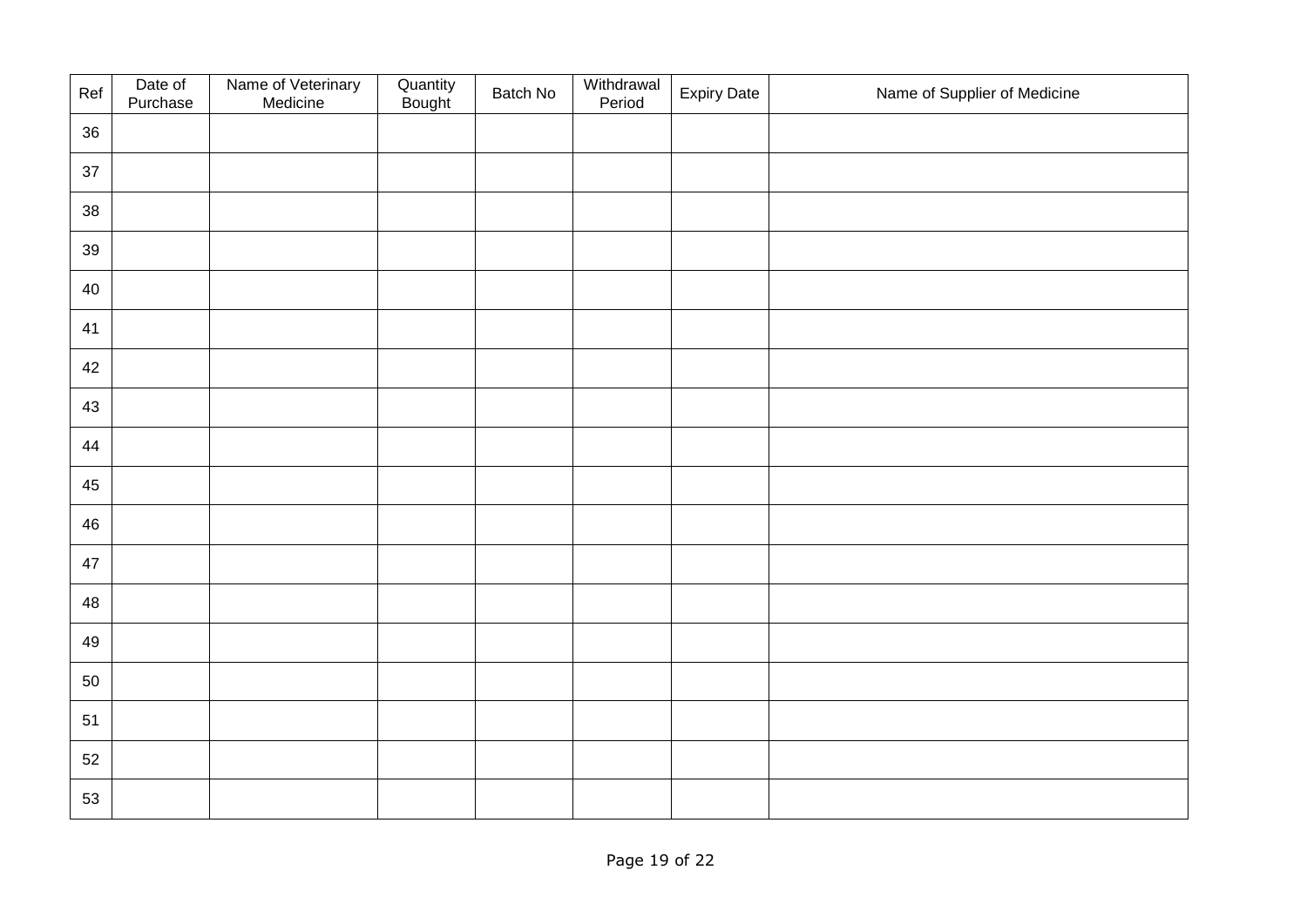| Ref | Date of<br>Purchase | Name of Veterinary<br>Medicine | Quantity<br>Bought | Batch No | Withdrawal<br>Period | <b>Expiry Date</b> | Name of Supplier of Medicine |
|-----|---------------------|--------------------------------|--------------------|----------|----------------------|--------------------|------------------------------|
| 54  |                     |                                |                    |          |                      |                    |                              |
| 55  |                     |                                |                    |          |                      |                    |                              |
| 56  |                     |                                |                    |          |                      |                    |                              |
| 57  |                     |                                |                    |          |                      |                    |                              |
| 58  |                     |                                |                    |          |                      |                    |                              |
| 59  |                     |                                |                    |          |                      |                    |                              |
| 60  |                     |                                |                    |          |                      |                    |                              |
| 61  |                     |                                |                    |          |                      |                    |                              |
| 62  |                     |                                |                    |          |                      |                    |                              |
| 63  |                     |                                |                    |          |                      |                    |                              |
| 64  |                     |                                |                    |          |                      |                    |                              |
| 65  |                     |                                |                    |          |                      |                    |                              |
| 66  |                     |                                |                    |          |                      |                    |                              |
| 67  |                     |                                |                    |          |                      |                    |                              |
| 68  |                     |                                |                    |          |                      |                    |                              |
| 69  |                     |                                |                    |          |                      |                    |                              |
| 70  |                     |                                |                    |          |                      |                    |                              |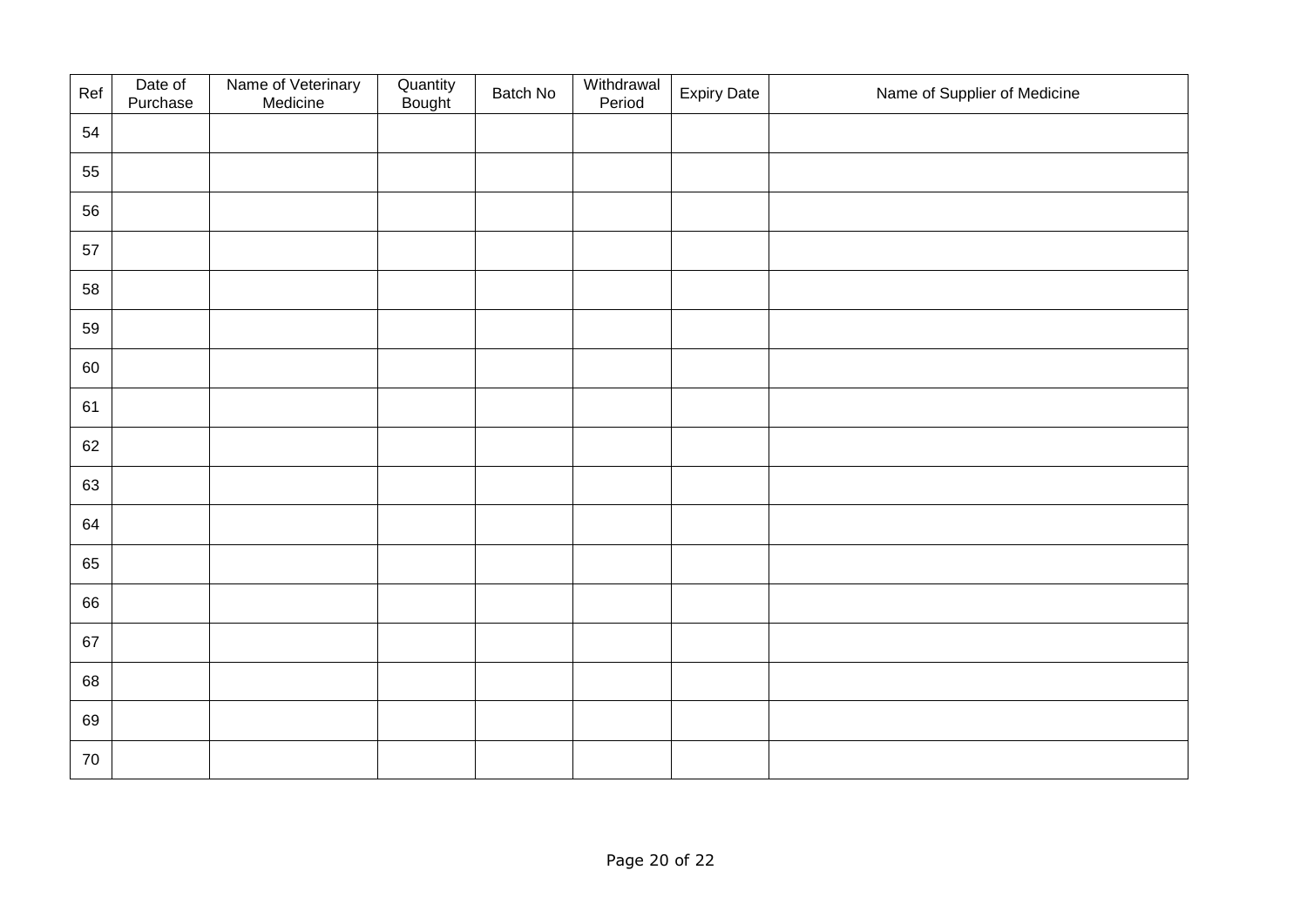| Ref    | Date of<br>Purchase | Name of Veterinary<br>Medicine | Quantity<br>Bought | Batch No | Withdrawal<br>Period | <b>Expiry Date</b> | Name of Supplier of Medicine |
|--------|---------------------|--------------------------------|--------------------|----------|----------------------|--------------------|------------------------------|
| 71     |                     |                                |                    |          |                      |                    |                              |
| 72     |                     |                                |                    |          |                      |                    |                              |
| 73     |                     |                                |                    |          |                      |                    |                              |
| $74\,$ |                     |                                |                    |          |                      |                    |                              |
| 75     |                     |                                |                    |          |                      |                    |                              |
| 76     |                     |                                |                    |          |                      |                    |                              |
| $77\,$ |                     |                                |                    |          |                      |                    |                              |
| 78     |                     |                                |                    |          |                      |                    |                              |
| 79     |                     |                                |                    |          |                      |                    |                              |
| 80     |                     |                                |                    |          |                      |                    |                              |
| 81     |                     |                                |                    |          |                      |                    |                              |
| 82     |                     |                                |                    |          |                      |                    |                              |
| 83     |                     |                                |                    |          |                      |                    |                              |
| 84     |                     |                                |                    |          |                      |                    |                              |
| 85     |                     |                                |                    |          |                      |                    |                              |
| 86     |                     |                                |                    |          |                      |                    |                              |
| 87     |                     |                                |                    |          |                      |                    |                              |